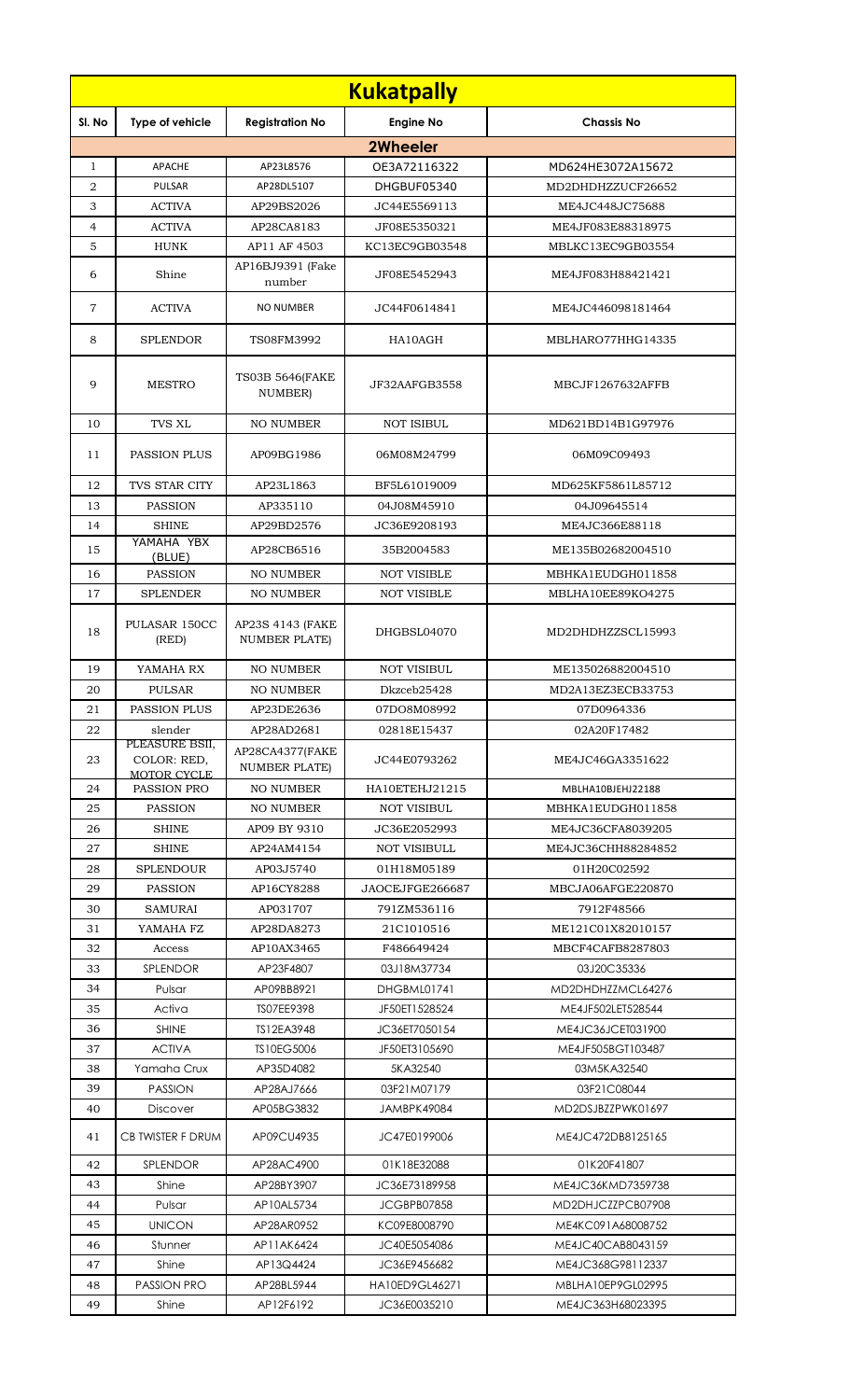| 50  | SUZUKI                | AP10AH6164 | F479111464         | MB8NF4BBE68101666 |
|-----|-----------------------|------------|--------------------|-------------------|
| 51  | <b>TWISTER</b>        | AP03AQ5836 | JC47E9004053       | ME4JC471DA8004040 |
| 52  | Splendor              | AP28CF6249 | HA12EFB9B06050     | MBLHA12EMB9B05856 |
| 53  | <b>ACTIVA</b>         | AP28AX5624 | JF08E5036407       | ME4JF083J78004927 |
| 54  | YAMAHA                | AP13G9244  | 5TS207275          | 03L5TS207275      |
| 55  | <b>PASSION</b>        | AP28BX1966 | HA10ENDHB00039     | MBLHA10AWDHB90125 |
| 56  | SPLENDOR              | AP28AR1528 | 06D15M22250        | 06D16C22587       |
| 57  | <b>SPLENDOR</b>       | AP21K6478  | 06A15E02737        | 06A16F03381       |
| 58  | PLEASURE              | AP28BR0761 | JF16EBBGK31694     | MBLJF16EDBGK32539 |
| 59  | <b>BAJAJ CHETAK</b>   | AP09AF8604 | 28EBFM52007        | 28CBFM51520       |
| 60  | <b>CHETAK</b>         | AP16F8912  | CDEBGC31763        | 06CBGC63158       |
| 61  | SPLENDOR              | AP09L3917  | 96C17E02874        | 96C19F02893       |
| 62  | <b>TVS VICTOR</b>     | AP05BB5612 | OF1E51407741       | MD625AF1351E32045 |
| 63  | <b>ACTIVA</b>         | AP31AH8461 | JF08E8013991       | ME4JF087C58013938 |
| 64  | <b>ACTIVA</b>         | AP09AY9033 | JF08E8095237       | ME4JF087F58095842 |
|     |                       |            |                    |                   |
| 65  | <b>ACTIVA</b>         | AP29G3696  | JF08E8003829       | ME4JF087C58003800 |
| 66  | PLEASURE              | AP37AR0211 | 07E1AM02517        | 07E1BC02602       |
| 67  | CD 100                | AP09BB3126 | DUMBMF47184        | DUFBMF12428       |
| 68  | CBZ X-TREME           | AP13M8591  | 07KBMM06588        | 07KBMC06281       |
| 69  | <b>JUPITAR</b>        | TS08FE1978 | BG4LG1932023       | MD626BG4XG1L37932 |
| 70  | PULSAR                | AP294030   | DHGBJK23986        | DHVBJK24046       |
| 71  | <b>ACTIVA</b>         | AP28CC1619 | JC4E0039197        | ME4JC445D98038163 |
| 72  | <b>JUPITAR</b>        | TS09EE4820 | BG4AF1420098       | MD626BG45F1A28564 |
| 73  | YAMAHA                | AP09BS7599 | 5YYE001305         | ME15YY0E382001841 |
| 74  | <b>ACTIVA</b>         | TS07EW0984 | JF50ET4019795      | ME4JF506MFT019564 |
| 75  | <b>Discover</b>       | AP28DV8959 | JEZWDE04729        | MD2A52CZ5DWE21238 |
| 76  | <b>PASSION PLUS</b>   | AP26N1067  | 05B08M04970        | 05B09C04959       |
| 77  | <b>ACTIVA</b>         | AP12D9441  | JF08E0418339       | ME4JF085C48407154 |
| 78  | PULSAR 180            | AP09BS0632 | DJGBRG92492        | MD2DHDJZZRCG76174 |
| 79  | PULSAR                | AP05BJ8347 | <b>DJGBRJ00072</b> | MD2DHDHZZRCJ85404 |
| 80  | <b>TVS SPORT CVTI</b> | AP02AF5328 | CF5AA1381378       | MD625MF54A1A11692 |
| 81  | SPLENDOR              | AP12D0593  | 01J18M13995        | 01J20C14891       |
| 82  | <b>HUNK</b>           | AP05BG0122 | KC13EA7GK00553     | MBLKC13EA7GK00571 |
| 83  | <b>SUZUKI SAMURAI</b> | AP28R7761  | 7009M790492        | 7009F738014       |
| 84  | PULSAR 150 DTS        | AP28CA7276 | DHGBRB94542        | MD2DHDHZZRCB93873 |
|     | <b>TVS STAR CITY</b>  | AP09CE7515 |                    |                   |
| 85  |                       |            | AF1DB1404683       | MD625NF11B1D65335 |
| 86  | <b>BAJAJ CHETAK</b>   | AP28H2203  | DE47053            | DE99959           |
| 87  | <b>PASSION PLUS</b>   | AP11M3371  | 03K08M28663        | 03K09C27041       |
| 88  | <b>PASSION PLUS</b>   | AP28AU0578 | 06M08M18503        | 06M09C03117       |
| 89  | Activa                | AP20AP0266 | 5KAB003730         | ME15KA0B9B2003545 |
| 90  | PULSUR 150 DTSI       | AP28AR6207 | DHGBNB86974        | MD2DHDHZZNCB49625 |
| 91  | <b>BAJAJ CHETAK</b>   | AP21G1698  | CDEBHD18029        | 06CBHD43882       |
| 92  | CBZ X-TREME           | AP09BS3702 | KC12EB8GL05618     | MBLKC12EC8GL05857 |
| 93  | <b>TVS STAR CITY</b>  | AP28AT6377 | AF5K61604010       | MD625KF5261K69315 |
| 94  | <b>ACTIVA 3G</b>      | TS07FA0017 | JF50ET3083729      | ME4JF505BGT083524 |
| 95  | <b>BAJAJ PULSAR</b>   | AP09E8240  | M18DF050385        | F18DF050390       |
| 96  | <b>ACTIVA</b>         | AP23AN0278 | JF50E-T-0067038    | ME4JF501KDT067496 |
| 97  | <b>KARIZMA</b>        | AP36AD5666 | MC38EA9GD00166     | MBLMC38EB9GD00246 |
| 98  | <b>ACTIVA</b>         | AP28AW7938 | JF08E8800523       | ME4JF082D78621718 |
| 99  | PLEASURE              | AP28DC4617 | JF16EA9GF05684     | MBLJF16EC9GF05990 |
| 100 | <b>PULSUR 150</b>     | AP13J1078  | DHGBMD02919        | DHVBMD04890       |
| 101 | <b>SPLENDOR Plus</b>  | AP01N1673  | HA10EJD9G13659     | MBLHA10AMD9G11282 |
| 102 | <b>PASSION PLUS</b>   | AP28BK4556 | HA10EB9GB32087     | MBLHA10EG9GB07447 |
| 103 | <b>SPLENDOR</b>       | AP28AN0453 | 05CAAM03121        | 05CAAC02807       |
| 104 | SPLENDER              | AP16S2618  | 01A18M11557        | 01A20C114533      |
|     |                       |            |                    |                   |
| 105 | <b>SPLENDOR</b>       | AP21G9894  | 03G18M37833        | 03G20C36996       |
| 106 | <b>TVS XL SUPER</b>   | AP09BB7315 | OD1A61599974       | MD621AD1361A01334 |
| 107 | Stunner               | AP23Q2651  | JC40E9008480       | ME4JC402H88005863 |
| 108 | <b>PASSION PLUS</b>   | AP28AV2315 | 06L08M46968        | 06L09C39187       |
|     | PULSAR 150            | AP29R3551  | <b>DHGBNH70618</b> | MD2DHDHZZNCH32467 |
| 109 | <b>SPLENDOR</b>       | AP28AF6229 | 02G18M19300        |                   |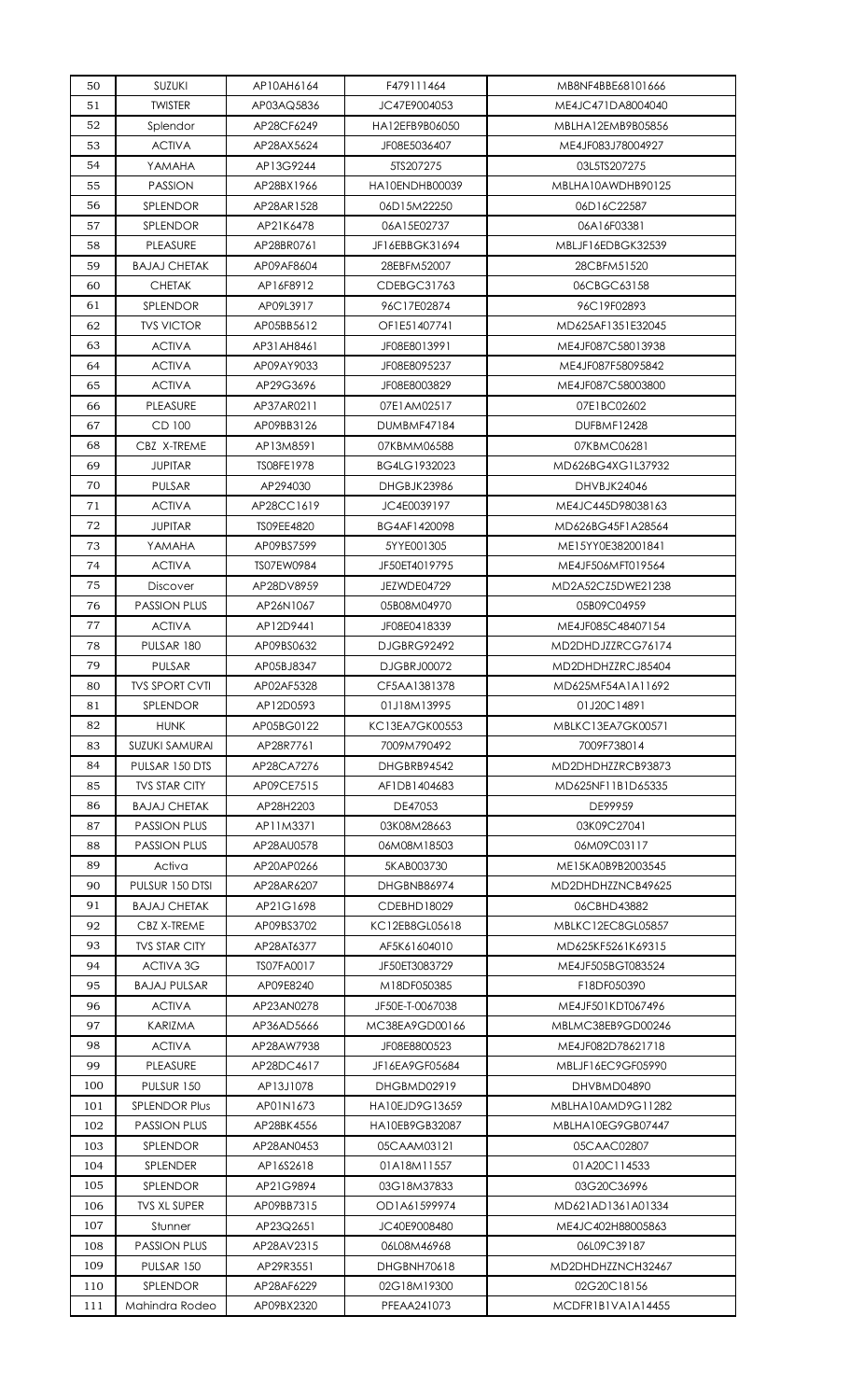| 112 | <b>PASSION PLUS</b>  | AP28BD1516 | 06B08M04651        | 06B09C41379        |
|-----|----------------------|------------|--------------------|--------------------|
| 113 | PULSAR 150           | AP10AW8374 | <b>DHGBTK60076</b> | MD2DHDHZZTCK75998  |
| 114 | <b>PASSION PLUS</b>  | AP13N4195  | 07L05M71371        | 07L09C04427        |
| 115 | Pulsar               | AP37AE8099 | <b>DHGBJM51418</b> | DHVBJM51534        |
| 116 | <b>BAJAJ CT100</b>   | AP28BD6597 | DUMBNA85284        | MD2DDDUZZNWB38394  |
| 117 | PASSION PLUS,        | AP15AL8228 | 07D08M42691        | 07D09C26452        |
| 118 | <b>PLATINA</b>       | AP05BP1485 | DUUBSF17240        | MD2DDDZZZSPF15141  |
| 119 | <b>ACTIVA</b>        | AP28CC9455 | JC44E0375277       | ME4JC446M98051545  |
| 120 | DISCOVER 150         | TS05ED6807 | JEZWEH68696        | MD2A64CZ8EWH04341  |
| 121 | <b>TVS STAR CITY</b> | AP10BB1375 | AF1EC1588193       | MD625NF13C1E76311  |
| 122 | <b>DISCOVER</b>      | AP29AS3313 | JZMBTM09091        | MD2DSJZZZTWM25181  |
| 123 | <b>PASSION</b>       | AP11AA6823 | 07B08M10683        | 07B09C08090        |
| 124 | <b>TVS</b>           | AP35N6643  | DF5KB1058794       | MD625MF54B1K63022  |
| 125 | Shine                | AP28BJ8298 | JC36E9283289       | ME4JC368L88069201  |
| 126 | Activa               | AP09CJ6810 | JC44E1871610       | ME4JC448BC8760677  |
| 127 | <b>ACTIVA</b>        | AP29L3311  | JF08E8303464       | ME4JF082A68124842  |
| 128 | <b>ACTIVA</b>        | AP10AR8417 | JC44E0090689       | ME4JC445E98090899  |
| 129 | <b>TVS XL</b>        | AP28CH1807 | OD1DB1196629       | MD621BD11B1D35510  |
| 130 | Splendor             | AP28AK6612 | 03C18M12552        | 03C2C26377         |
| 131 | Shine                | AP28CB2501 | JC36E9226756       | ME4JC366G88131266  |
| 132 | Splendor             | AP28DQ9327 | HA10EJCHJ25870     | MBLHA10ALCHJ75081  |
| 133 | <b>DISCOVER</b>      | AP28AM5036 | <b>DSGBLG21432</b> | <b>DSVBLG21463</b> |
| 134 | Passion Plus         | AP27N2148  | 07E09C06627        | 07E09C35391        |
| 135 | <b>ACTIVA</b>        | TS07EN9300 | JC44E5359325       | ME4JC448EC7359499  |
| 136 | Passion              | AP09AN3167 | 02F21M19567        | 02F21C05153        |
| 137 | Discover             | AP23AD8366 | JZMBUH58473        | MD2DSJZZZUWH44813  |
| 138 | Activa               | AP13H6210  | JF08E0694957       | ME4JF085A58676884  |
| 139 | <b>TVS XL</b>        | AP28CG8370 | OD1AC1769437       | MD621BD10C1A58074  |
| 140 | <b>ACTIVA</b>        | AP09BX6452 | JC44E0318987       | ME4JC445K98289928  |
| 141 | PULSAR 150           | AP28BH7509 | DHGBRC18559        | MD2DHDHZZRCC16387  |
| 142 | Shine                | AP28CK5815 | JC36E77761533      | ME4JC36KFD7257597  |
| 143 | SPLENDOR Plus        | AP10AG1126 | 05H15E01613        | 05H16F01396        |
| 144 | Passion Plus         | AP28AV7210 | 07D08M37967        | 07D09C20434        |
| 145 | <b>ACTIVA</b>        | AP29AX2086 | JC44E5635425       | ME4JC448KC7635115  |
| 146 | <b>Discover</b>      | AP25AC3899 | JBMBTA47585        | MD2DSPAZZTWA25986  |
| 147 | <b>APACHE</b>        | AP28CD4650 | OE5F92010849       | MD634LE5992F11050  |
| 148 | Pulsar               | AP09CS5837 | D.IZCDA91949       | MD2A12DZ4DCA92866  |
| 149 | <b>GLAMOUR</b>       | AP29L2068  | 05KAMM04556        | 05KAMC04431        |
| 150 | Chetak               | AP09AT0041 | CREBKH27662        | <b>CRCBKH23752</b> |
| 151 | Yamaha RX 100        | AP07G4516  | 98H126002145       | 98H126002145       |
| 152 | Pulsar               | AP09CB4534 | DHGBTG21883        | MD2DHDHZZTCG34438  |
| 153 | <b>PASSION</b>       | AP28AL3296 | 04D08M35985        | 04D09C35613        |
| 154 | <b>ACTIVA</b>        | AP28AY7776 | JF08E5181608       | ME4JF083A88150069  |
| 155 | <b>PASSION PLUS</b>  | AP28AN1088 | 05C08M21711        | 05C09C21673        |
| 156 | <b>TVS VICTOR</b>    | AP20J6400  | N3309M716972       | N3309F757643       |
| 157 | <b>ACTIVA</b>        | AP13H3171  | JF08E0509505       | ME4JF085G48495267  |
| 158 | KINETIC NOVA         | AP29E8075  | VEEWJ007310        | VEFWJ007736        |
| 159 | SPLENDOR             | TS12EA6306 | HA10EJEHG63971     | MBLHA10ALEHG69837  |
| 160 | <b>PASSION PLUS</b>  | AP09BL6356 | 07J05M60354        | 07J05C47332        |
| 161 | <b>SHINE</b>         | AP23Q2448  | JC36E9168310       | ME4JC368C88033927  |
| 162 | <b>PASSION PRO</b>   | TS07EH1316 | HA10ENEHD74794     | MBLHA10A6EHD45125  |
| 163 | <b>BAJAJ CT100</b>   | AP01M0509  | DUMBMF49566        | DUFBMF12182        |
| 164 | <b>ACTIVA</b>        | TS07EG3641 | JF50ET1552363      | ME4JF502LET555632  |
| 165 | <b>DISCOVER</b>      | AP12M7515  | <b>JEZWCF32600</b> | MD2A37CZ1CWF32399  |
| 166 | <b>PASSION PLUS</b>  | AP28AK3907 | 03L08M00531        | 03L09C00431        |
| 167 | <b>DISCOVER</b>      | AP36AN1473 | JZMBUE42484        | MD2DSJZZZUWE33609  |
| 168 | <b>PASSION PLUS</b>  | AP28CC1350 | HA10EB9GA13079     | MBLHA10EG9GA02786  |
| 169 | CBZ X-TREME          | AP15AS1386 | KC12EBAGE10689     | MBLKC12ECAGE11230  |
| 170 | <b>SPLENDOR</b>      | AP10AZ6741 | HA10EFBHL81721     | MBLHA10EYBHL73688  |
| 171 | CD-DAWN              | AP13G9404  | 04G27E28042        | 04G27F25936        |
| 172 | <b>ACTIVA</b>        | AP10AB5386 | JF08E0262695       | ME4JF085H38255142  |
| 173 | Yamaha fz r          | AP20AL2916 | 54B3024708         | ME154B035B2024568  |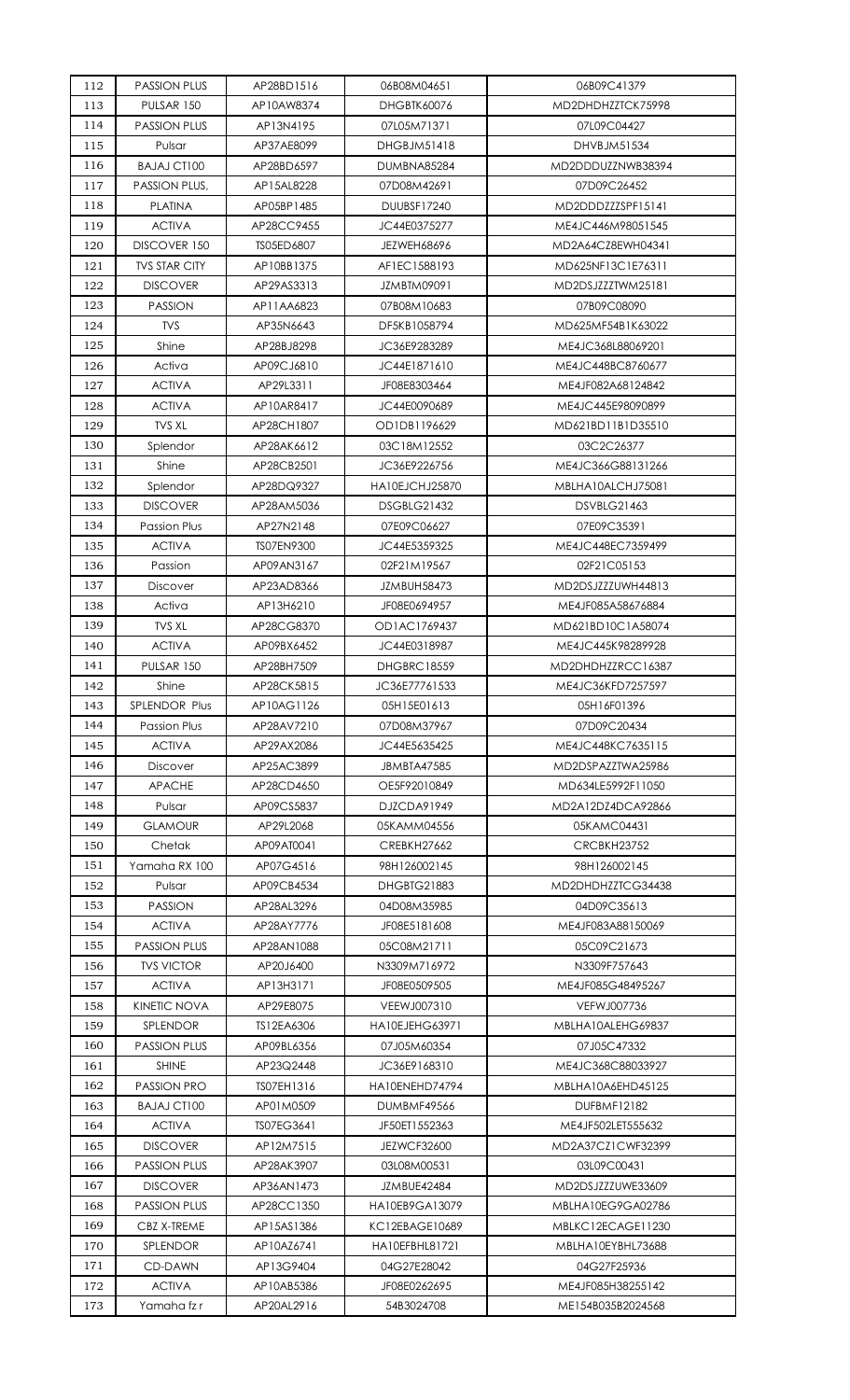| 174 | Glamour              | AP16BT8765 | HA10EB8GG11483     | MBLHA10EL8GG09610  |
|-----|----------------------|------------|--------------------|--------------------|
| 175 | <b>GLAMOUR</b>       | TS07EA1493 | JA06EJEGB07764     | MBLJA06AHEGB04911  |
| 176 | <b>TVS STAR CITY</b> | AP11Q7618  | AF5L51060644       | MD625KF5652N02380  |
| 177 | <b>TVS STAR</b>      | AP28AY3741 | OF5A81422967       | MD625GF5281A93224  |
| 178 | <b>MAESTRO -</b>     | AP09CU6842 | JF32AADGJ01206     | MBLJF32ABDGJ01429  |
| 179 | <b>PLANTINA</b>      | AP09BN1257 | DUMBPJ88671        | MD2DDDZZZPWJ58789  |
| 180 | <b>ACCESS</b>        | TS07FD4880 | F486-2930141       | MB8CF4CACG8755107  |
| 181 | <b>ACTIVA</b>        | AP26AB9159 | JF08E5515797       | ME4JF083J88484477  |
| 182 | <b>PULSAR</b>        | AP09AY8296 | DHGBMB44834        | DHVBMB45888        |
| 183 | <b>ACTIVA</b>        | AP10AN6327 | JF08E5274348       | ME4JF083C88241961  |
| 184 | <b>PASSION PRO</b>   | AP10AT3657 | HA10EDAGA46023     | MBLHA10ERAGA35155  |
| 185 | <b>SHINE</b>         | TS07EB4518 | JC36ET7017942      | ME4JC36JBET011855  |
| 186 | CT 100               | AP13H0439  | DUMBLE10310        | DUFBLE41108        |
| 187 | PULSAR               | AP10AB5224 | DHGBKC12061        | <b>DHVBKC12101</b> |
| 188 | Activa               | AP28AX2141 | JF08E5000899       | ME4JF082J78822073  |
| 189 | PULSAR               | AP13AB2780 | DHGBUG64981        | MD2DHDHZZUCG89260  |
| 190 | <b>SPLENDOR</b>      | AP28AL2464 | 04D15M04193        | 04D16C05964        |
| 191 | <b>PASSION PLUS</b>  | AP10AM3104 | 07J05M37585        | 07J05C38022        |
| 192 | <b>SHINE</b>         | TS07EL2702 | JC65ET0000272      | ME4JC651CFT000376  |
| 193 | <b>ACCESS</b>        | AP37BN9263 | F486-2001272       | MB8CF4CAEC8154141  |
| 194 | PULSAR               | AP31AH3990 | DJGBLK73670        | DJVBLK74275        |
| 195 | Shine                | AP28CC7459 | JC36E9491034       | ME4JC368J98121864  |
| 196 | Passion plus         | AP29BB2410 | 07G05M12094        | 07G05C31723        |
| 197 | <b>ACTIVAE</b>       | AP28BY0700 | JF50ET0055706      | ME4JF501JDT056376  |
| 198 | CT 100               | AP15AA0938 | DUMBLM71900        | DUFBLM02041        |
| 199 | <b>PASSION PLUS</b>  | AP23F8572  | 04E08M10206        | 04E09C09976        |
| 200 | CT 100               | AP29J7318  | DUMBMF52088        | DUFBMF14549        |
| 201 | <b>PASSION</b>       | AP09AK6976 | 01H21M17531        | 01H21C05125        |
| 202 | <b>UNICORN</b>       | AP29AY8774 | KC09E-8-6486821    | ME4KC09CDD8478186  |
| 203 | <b>PULSAR</b>        | AP26R3597  | <b>DHGBPB41531</b> | MD2DHDHZZPCB03828  |
| 204 | <b>DISCOVER</b>      | AP10AK5563 | DSGBNL84309        | MD2DSDSZZNCL00638  |
| 205 | <b>CB TWISTER</b>    | AP15BH0054 | JC47E2150089       | ME4JC476FC7046634  |
| 206 | <b>UNICORN</b>       | AP10BE7336 | KC09E86485270      | ME4KC09CDD8476334  |
| 207 | <b>PASSION PLUS</b>  | AP28AW8715 | 07E08M33636        | 07E09C05445        |
| 208 | Dio                  | TS07EX7895 | JF39E71120990      | ME4JF397LF7025461  |
| 209 | <b>TVS STAR CITY</b> | AP16CB7218 | AF1AC1517834       | MD625NF19C1A98706  |
| 210 | Discover             | AP23AH3579 | <b>JBMBTG10048</b> | MD2DSPAZZTWG41395  |
| 211 | Activa               | AP10AC3090 | JF08E0384688       | ME4JF085B48374866  |
| 212 | Activa               | AP10S0128  | JF08E0069205       | ME4JF085E28067542  |
| 213 | Platina              | TN07BJ5446 | DUMBNF40745        | MD2DDDZZZNWF83458  |
| 214 | CBZ                  | AP21AE8488 | KC12EBAGH11346     | MBLKC12ECAGH11036  |
| 215 | Shine                | AP13AC2195 | JC36E2703900       | ME4JC36DCC8252315  |
| 216 | <b>BAJAJ CHETAK</b>  | AP09E6979  | 06E93E53383        | 06C93E52868        |
| 217 | Hero Honda           | AP09S2650  | 35EBDK45654        | 06CBDK52165        |
| 218 | <b>PASSION PLUS</b>  | AP10AL6329 | 07F05M10904        | 07F05C04903        |
| 219 | Splendor Plus        | AP09BZ5424 | HA10EFAHF09816     | MBLHA10EZAHF06830  |
| 220 | <b>ACTIVA</b>        | AP23AC1762 | JC44E0949903       | ME4JC449KA8073276  |
| 221 | <b>MAESTRO</b>       | AP11AS7366 | JF32AADGH07984     | MBLJF32ABDGH08386  |
| 222 | CBZ                  | AP23P2619  | KC12EB8GG04094     | MBLKC12EB8GG03993  |
| 223 | <b>PASSION PLUS</b>  | AP30G7388  | HA10EB8GB65079     | MBLHA10EL8GB50251  |
| 224 | Splendor Plus        | AP04G8621  | 04G15M28438        | 04G16C12598        |
| 225 | <b>DISCOVER</b>      | AP07BQ7573 | JBZWDL22390        | MD2A14AZ0DWL30708  |
| 226 | <b>DIO</b>           | AP28CK5434 | JF11E4098660       | ME4JF118CB8098644  |
| 227 | <b>ACTIVA</b>        | AP09BT1344 | JF08E5689903       | ME4JF083A98658428  |
| 228 | <b>DISCOVER</b>      | AP28DK8344 | JBMBUF17466        | MD2DSPAZZUWF06215  |
| 229 | <b>GLAMOUR</b>       | AP11Q7953  | 05JAMM20450        | 05JAMC19441        |
| 230 | <b>ACTIVA</b>        | AP28CH3686 | JC44E1802282       | ME4JC448MB8691375  |
| 231 | Yamaha FZ            | AP28BS6521 | JC44E1802282       | ME4JC448MB8691375  |
| 232 | <b>BAJAJ CHETAK</b>  | AP28Q6814  | CDPBGC64567        | 06BBGC62131        |
| 233 | <b>BOXER</b>         | AP20G9397  | DFMBJG76307        | DFFBJG81894        |
| 234 | CT 100               | AP11AA4203 | <b>DUEBNJ76058</b> | MD2DDDUZZNAJ66537  |
| 235 | <b>ACTIVA</b>        | AP15BN5974 | JF50ET0185977      | ME4JF501MDT185804  |
|     |                      |            |                    |                    |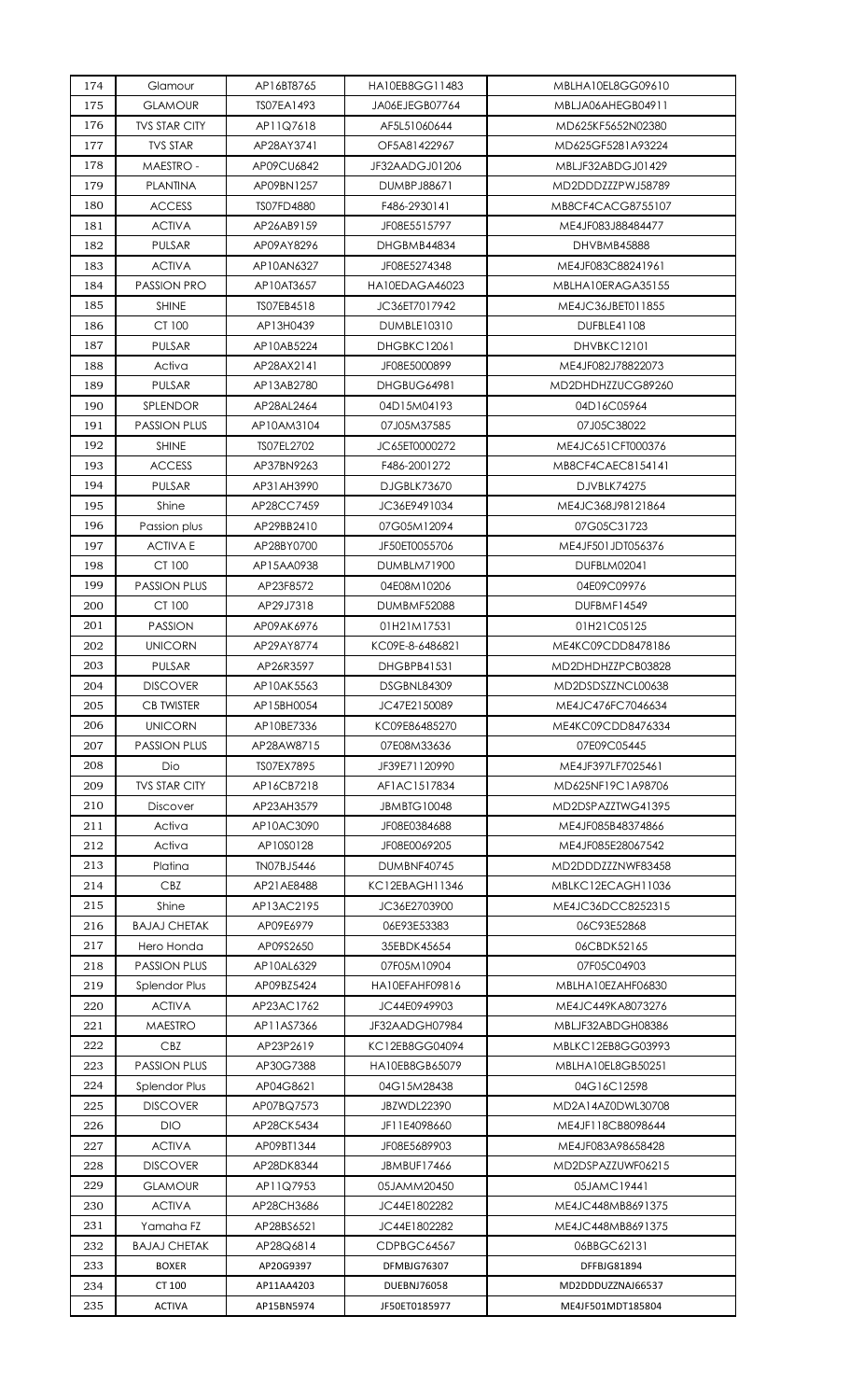| 236 | <b>GLAMOUR</b>        | TS12ED4754 | JA06EJG9E09624              | MBLJA06AMG9E09571 |
|-----|-----------------------|------------|-----------------------------|-------------------|
| 237 | <b>SUZUKI SAMURAI</b> | AP28E7765  | 7603M665559                 | 7603F621775       |
| 238 | <b>ACTIVA</b>         | TS09EF5101 | JF50ET2232219               | ME4JF504DFT231207 |
| 239 | <b>ACTIVA</b>         | AP29BA3966 | JF08E8812062                | ME4JF082D78633262 |
| 240 | CD Deluxe             | AP28CG5368 | HA11EDB9K21055              | MBLHA11ERB9K17323 |
| 241 | <b>PASSION PLUS</b>   | AP10AG3813 | 05M08M00793                 | 05M09C01116       |
| 242 | <b>CD Dulexe</b>      | AP29L7953  | 06A29E44958                 | 06A29F26272       |
| 243 | YAMAHA FZ             | AP28BW1377 | F486-2324604                | MB8CF4CAED8130990 |
| 244 | CT 100                | TS08FA6264 | DUZWGF94487                 | MD2A18AZ3GWF18573 |
| 245 | <b>SUZUKI Zeus</b>    | AP28CA5691 |                             | MB8NF4BCD88154227 |
| 246 | Splendor              | AP11H8610  | 01B18E20810                 | 01B20F20646       |
| 247 | PASSION PRO           | AP04AL1054 | HA10EDCGA56986              | MBLHA10EWCGA52239 |
| 248 | <b>ACTIVA</b>         | TS08ER4885 | JF50E-T-4059612             | ME4JF506MFT059462 |
| 249 | PULSAR                | AP23S1980  | DHGBSD09552                 | MD2DHDHZZSCD14064 |
| 250 | CD 100                | AP29H4736  | DUMBMB67345                 | DUFBMB26603       |
| 251 | <b>ACTIVA</b>         | AP10AJ6612 | JF08E8594867                | ME4JF082L68416367 |
| 252 | <b>TVS SCOOTY</b>     | AP10BD3224 | 0G3FC2806212                | MD626DG36C2F63668 |
| 253 | <b>ACTIVA</b>         | AP10AG7377 | JF08E8071602                | ME4JF087E58070453 |
|     | <b>SHINE</b>          | AP09CG9365 |                             | ME4JC36CJA8098480 |
| 254 |                       | AP37AG4991 | JC36E2142459<br>04F15M23779 |                   |
| 255 | <b>Splendor Plus</b>  |            |                             | 04F16C32116       |
| 256 | <b>SUZUKI ACCESS</b>  | AP13AA7991 | F486690494                  | MB8CF4CAHB8328673 |
| 257 | SPLENDOR              | AP10Q9802  | 01H18E23939                 | 01H20F24425       |
| 258 | <b>Splendor Plus</b>  | AP28AL4402 | 04F15M15399                 | 04F16C25427       |
| 259 | <b>Passion Plus</b>   | AP28BC3023 | 05G08M44378                 | 05G09C46857       |
| 260 | Splendor              | AP29BF4449 | HA10EA99E17299              | MBLHA10EE99E08026 |
| 261 | <b>TVS XL</b>         | AP28AE3471 | P1204M564155                | P3204F573829      |
| 262 | <b>PULSUR</b>         | AP12F3020  | DHGBMM36035                 | MD2DHDHZZMCM98688 |
| 263 | SPLENDOR NXG          | AP28CH2495 | HA12EFC9B00872              | MBLHA12EMC9B02520 |
| 264 | <b>Passion Plus</b>   | AP28AH5607 | 03A21M30242                 | 03A21C32520       |
| 265 | <b>ACTIVA</b>         | AP09BY8672 | JC44E0700190                | ME4JC446EA8257646 |
| 266 | <b>PULSUR</b>         | AP11R1977  | DHGBMK84849                 | MD2DHDHZZMCK47510 |
| 267 | CD 100                | AP09H0805  | 94L17E00569                 | 94L17F00584       |
| 268 | Dio                   | TS07EL0034 | JF39E70274765               | ME4JF392AF7274753 |
| 269 | <b>Passion Plus</b>   | AP28AS1755 | 06F08M59145                 | 06F09C60427       |
| 270 | <b>PLANTINA</b>       | AP16BA5913 | DUMCNG09924                 | MD2DDDZZZNWG10089 |
| 271 | <b>HUNK</b>           | AP10AP3772 | KC13EA8GF02268              | MBLKC13EA8GF02079 |
| 272 | <b>Passion Plus</b>   | AP28AQ5052 | 06B08M02052                 | 06B09C01514       |
| 273 | Pulsar                | AP09BY4439 | DHGBSM53575                 | MD2DHDHZZSCM64645 |
| 274 | Discover              | AP29N5026  | DSGBNC86247                 | MD2DSDSZZNCC08325 |
| 275 | Passion               | AP28BB8448 | 05C08M29174                 | 05C09C27517       |
| 276 | Pulsar                | TS07EB8591 | DHZWED09068                 | MD2A11CZ4EWE24560 |
| 277 | Shine                 | AP28DS2111 | JC36E77511509               | ME4JC36JBD7333151 |
| 278 | Pulsar                | AP10AF6617 | DHGBME25976                 | DHVBME27040       |
| 279 | <b>Splendor Plus</b>  | AP10BC6832 | HA10EJCHF71300              | MBLHA10AMCHF63694 |
| 280 | <b>ACTIVA</b>         | AP28CB1927 | JF08E5421170                | ME4JF083G88389817 |
| 281 | Jupitar               | TS04EL5632 | EG4EH1X18700                | MD626EG42H1E42549 |
| 282 | KARIZMA               | AP28CF8249 | MC38ECBGF00529              | MBLMC38EDBGF00563 |
| 283 | Passion               | AP23E8496  | 02G21M32430                 | 02G21C31112       |
| 284 | <b>TVS XL</b>         | AP28AU6200 | 0D1B71945446                | MD621AD1771B42280 |
| 285 | Glamour               | AP05BE2923 | 07GASM07467                 | 07GAWC06388       |
| 286 | Splendor              | AP10P8244  | 01A18E04631                 | 01A20F04481       |
| 287 | Passion               | AP23S5786  | HA10EB9HK02355              | MBLHA10EG9HK01190 |
|     |                       |            |                             |                   |
| 288 | TVS Sport             | AP28BS2162 | DF5NB1088459                | MD625MF54B1N94456 |
| 289 | Passion               | AP10AG3427 | 05L08M46727                 | 05L09C46980       |
| 290 | HONDA JOY             | AP21E7251  | 99J10E22916                 | 99K10F032245      |
| 291 | CBZ                   | AP28CE0018 | KC12EBAGB07970              | MBLKC12ECAGB08785 |
| 292 | Discover              | AP28CJ4649 | JBZWCH63775                 | MD2A14AZ6CWH26496 |
| 293 | <b>ACTIVA</b>         | AP28CG6855 | JC44E1290947                | ME4JC448DB8175218 |
| 294 | PULSAR                | AP31BC6328 | DHGBSJ67301                 | MD2DHDHZZSCJ76977 |
| 295 | Passion               | AP09BD0317 | 06D08M21634                 | 06D09C23063       |
|     |                       |            |                             |                   |
| 296 | <b>ACTIVA</b>         | TS07EY7253 | JF50ET3357809               | ME4JF505DGT357480 |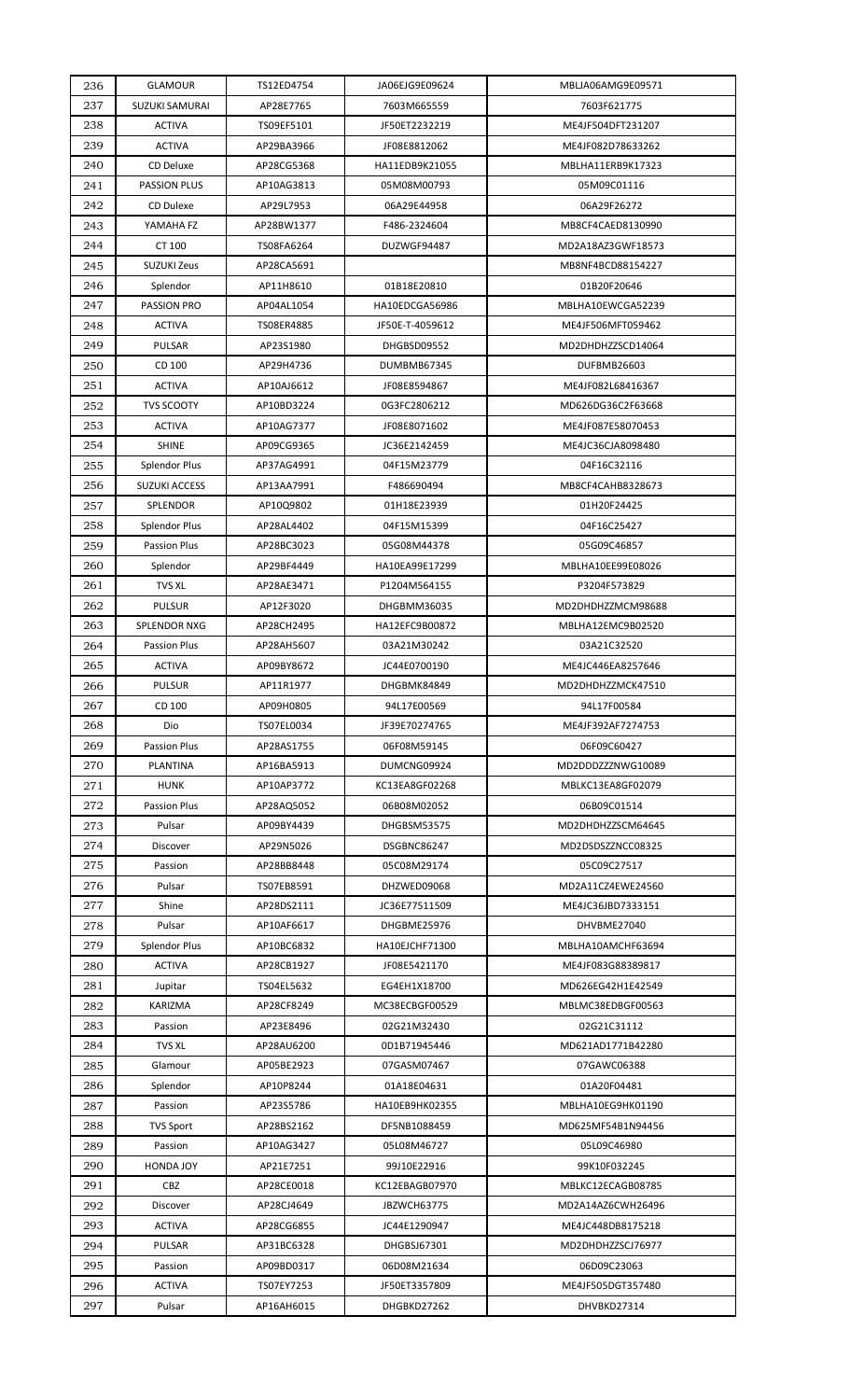| 298 | Pulsar                | AP09CU6218 | DHZWDF67484    | MD2A11CZ2DWF23408 |
|-----|-----------------------|------------|----------------|-------------------|
| 299 | Yamaha Crux           | AP09BL4437 | 5KA8032515     | 07G5KA8032515     |
| 300 | Pulsar                | AP29BA8955 | DHGBPD87505    | MD2DHDHZZPCD49406 |
| 301 | Rodeo                 | AP28DJ8837 | PFE-BB421268   | MCDFR1B1VB1B94753 |
| 302 | <b>TVS XL</b>         | TS07ET3805 | 0D1FF1420326   | MD621BD1XF1F87326 |
| 303 | Sctooy                | AP28DA2588 | G3F82630077    | MD626BG3982F29557 |
| 304 | <b>TVS Star City</b>  | AP28BE7593 | AF5L61667098   | MD625KF5062L48069 |
| 305 | <b>ACTIVA</b>         | AP29K2248  | JF08E8230199   | ME4JF082L58051406 |
| 306 | Passion Pro           | AP28DJ0260 | HA10EDBGD03599 | MBLHA10EVBGD01546 |
| 307 | <b>ACTIVA</b>         | AP09CK9395 | JC44E2065832   | ME4JC448EC8954860 |
| 308 | Glamour               | AP28AY7721 | 07KASM13201    | 07KAWC12917       |
| 309 | Activa                | TS07ES1097 | JF50ET2510460  | ME4JF504GFT509613 |
| 310 | Splendor              | AP28Q4757  | 00G18M00865    | 00G20C01234       |
| 311 | <b>AVIATOR</b>        | AP28CE8722 | JF21E9137920   | ME4JF213LA8122889 |
| 312 | <b>ACCESS</b>         | AP09BQ2271 | F486139240     | MB8CF4CAF88139252 |
| 313 | <b>DREAM YUGA</b>     | AP28BV4745 | JC58E1108996   | ME4JC583KC8109545 |
| 314 | <b>ACCESS</b>         | AP10AX7828 | F486616374     | MB8CF4CAEB8256953 |
| 315 | Splendor              | AP11K0294  | 02A18E15031    | 02A20F17242       |
| 316 | YAMAHA LIBERO         | AP20J1497  | 5TS027034      | 03C5TS027034      |
| 317 | Splendor              | AP12B7824  | 98L17E10836    | 98L19F10623       |
| 318 | Shine                 | AP10BB1182 | JC36E7073664   | ME4JC36KEC7024541 |
| 319 | Passion               | AP37AK6095 | 07M05M41463    | 07M05C19097       |
| 320 | Passion Pro           | AP28BR9301 | HA10EDBGH13326 | MBLHA10EWBGH32642 |
| 321 | <b>DISCOVER</b>       | AP28DU3640 | PAZWDC67992    | MD2A51BZ7DWC27659 |
| 322 | <b>VESPA</b>          | AP28DQ5344 | M449M3014933   | MET0000AAPJ015050 |
| 323 | CT 100                | TS08GD8682 | DUYWHG65986    | MD2A18AY8HWG11436 |
| 324 | <b>ACCESS</b>         | AP09BY9150 | F486387114     | MB8CF4CAEA8151729 |
| 325 | <b>KARIZMA</b>        | AP29AE6784 | MC38EA8GF02174 | MBLMC38EB8GF02420 |
| 326 | Splendor              | AP05AE8111 | 03M15M38270    | 03M16C38402       |
| 327 | PASSION PRO           | AP29BJ5437 | HA10ECA9G02360 | MBLHA10AEA9G01240 |
| 328 | <b>Passion PLUS</b>   | AP09BT6530 | HA10EB9GB31072 | MBLHA10EG9GB06975 |
| 329 | <b>MAHINDRA GUSTO</b> | TS08EL6093 | UKEFD006183    | MCDAE1B1VF1D05481 |
| 330 | PULSAR                | AP22AG2908 | DHGBUG54982    | MD2DHDHZZUCG80438 |
| 331 | Unicorn               | AP28CE6125 | KC09E6053447   | ME4KC09CKA8051213 |
| 332 | Passion PLUIS         | AP07AD9305 | HA10EB8GEB3546 | MBLHA10EL8GE68916 |
| 333 | <b>IGNITOR</b>        | AP28DP3277 | JC59AACGE00217 | MBLJC59AACGE00129 |
| 334 | Passion PLUIS         | AP09BB7588 | 05K08M32882    | 05K09C35852       |
| 335 | <b>PASSION PLUS</b>   | AP28DB9518 | HA10EB9GA08427 | MALHA10EG9GA01225 |
| 336 | <b>MAESTRO</b>        | AP09CU3409 | JF32AADGK26992 | MBLJF32ABDGK26906 |
| 337 | Splendor              | AP28AA7950 | 01E18M11318    | 01E20C12837       |
| 338 | <b>Passion Plus</b>   | AP13N5309  | HA10EB8GE77438 | MBLHA10EG8GE12133 |
| 339 | <b>ACTIVA</b>         | AP28CG8631 | JC44E1846056   | ME4JC448AC8735010 |
| 340 | Pulsar                | AP28AW2705 | DHGBPC69128    | MD2DHDHZZPCC31143 |
| 341 | Activa                | AP28BR7752 | JC44E1655989   | ME4JC448KB8545068 |
| 342 | YAMAHA FZ             | TS15ED2144 | 21CK028248     | ME121C0K8E2028305 |
| 343 | <b>PASSION PLUS</b>   | AP11N1791  | 04E08M05333    | 04E09C23071       |
| 344 | Shine                 | AP28BF8949 | JC36E9070547   | ME4JC366G78021480 |
| 345 | <b>PASSION PLUS</b>   | AP28AU7665 | 07B08M31671    | 07B09C14120       |
| 346 | <b>Passion PLUS</b>   | AP36AB9908 | HA10EB8GG66527 | MBLHA10EL8GG54578 |
| 347 | <b>PASSION PLUS</b>   | AP28DC5358 | HA10EB9GE02229 | MBLHA10EG9GE05932 |
| 348 | <b>SPLENDER Plus</b>  | AP28BT4497 | HA10EFAHF11542 | MBLHA10EYAHF02810 |
| 349 | <b>PASSION PLUS</b>   | AP28BH8379 | HA10EB8GG23374 | MBLHA10EG8GG01868 |
| 350 | <b>PASSION PRO</b>    | AP28BR3655 | HA10EDBGL51939 | MBLHA10EWBGL21230 |
| 351 | <b>TVS SCOOTY</b>     | AP28CB3312 | OG3H82678485   | MD621BG3782H78522 |
| 352 | <b>CBZ</b>            | AP36AR5339 | KC12EDBGL15159 | MBLKC12EFBGL09836 |
| 353 | Pulsar                | AP09BE8710 | DHGBNF09722    | MD2DHDHZZNGF72786 |
| 354 | Victor                | AP28AM9321 | OF4A51070119   | MD625DF4551A69324 |
| 355 | <b>ACTIVA</b>         | AP28BM8652 | JF21E9097783   | ME4JF214GA8010396 |
|     |                       | AP31AS2736 | 06M1AM00269    | 06M1AC00112       |
| 356 | Pleasure              |            |                |                   |
| 357 | Activa                | AP28CG0339 | JC44E1544307   | ME4JC448HB8433261 |
| 358 | <b>PULSAR</b>         | AP28BY8096 | DHZCDD97826    | MD2A11CZXDCD16122 |
| 359 | Passion Pro           | AP28BR3800 | HA10EDBHL17025 | MBLHA10EWBHL16079 |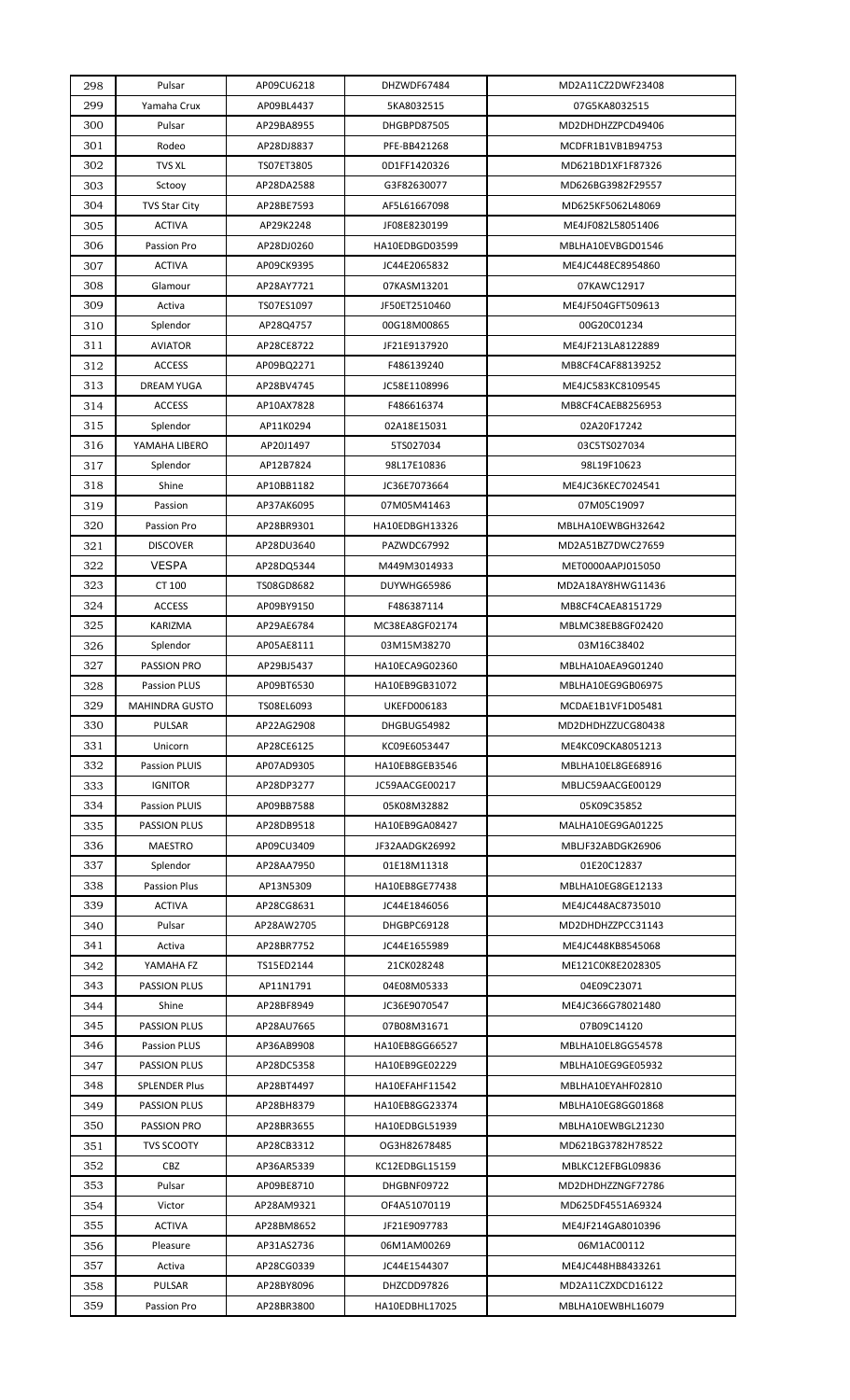| 360 | Activa                | AP12K8744  | JC44E1218664       | ME4JC448BB8107750 |
|-----|-----------------------|------------|--------------------|-------------------|
| 361 | Activa                | AP28AT8610 | JF08E8642831       | ME4JF082M68464075 |
| 362 | Splendor              | AP28AM7082 | 04L15E46051        | 04L16F46473       |
| 363 | Shine                 | AP29AL6167 | JC36E2027638       | ME4JC36CDA8020685 |
| 364 | Passion               | AP28AT3193 | 06K08M12858        | 06K09C27236       |
| 365 | <b>PASSION PLUS</b>   | AP37AM5357 | 07D08M48416        | 07D09C30899       |
| 366 | Star City             | AP28BG6632 | OF5G71398152       | MD625GF5871G68277 |
| 367 | Avenger               | AP28DR3981 | PDZCCJ16869        | MD2A22EZ6CCJ17466 |
| 368 | Pulsar                | AP33A0250  | DJGBMD84662        | DJVBMD86181       |
| 369 | Pleasure              | AP28BT6138 | JF16EBCGA35575     | MBLJF16EDCGA35812 |
| 370 | Pleasure              | AP10AX5810 | JF16EBBGF04859     | MBLJF16EDBGF06084 |
| 371 | Pulsar                | AP28AS9897 | DHGBNF09668        | MD2DHDHZZNCF72727 |
| 372 | <b>DREAM YUGA</b>     | TS07EJ2231 | JC58ET3417503      | ME4JC589GET230967 |
| 373 | SPLENDER              | AP05BP4809 | HA10EAAHC86614     | MBLHA10EJAHC54217 |
| 374 | Pept                  | AP28CF8366 | OG3FB2499939       | MD626BG35B2F22256 |
| 375 | Platinum              | AP28CB0984 | DUMBRD34659        | MD2DDDZZZRWD27238 |
| 376 | Activa                | AP28CJ0164 | JC44E2287416       | ME4JC447JC8176392 |
| 377 | Activa                | TS07EW2817 | BG4PF1776133       | MD626BG47F1P76763 |
| 378 | Pleasure              | AP03BA3957 | 5KAB041408         | ME15KA0BAC2041421 |
| 379 | Scooty                | AP28N3191  | 06F08M31574        | 06F09C11846       |
| 380 | Platinum              | AP28AN1152 | <b>DUMBLJ29962</b> | DUFBLJ31061       |
| 381 | Pulsar                | AP31AM6843 | DHGBNA61346        | MD2DHDHZZNCA23974 |
| 382 | Shine                 | AP37AG3986 | DHGBKL97563        | DHVBKL98014       |
| 383 | Passion               | AP10S4427  | 02G21M18926        | 02G21C19751       |
| 384 | Pulsar                | AP29J0047  | DHGBMD05155        | DHVBMD06340       |
| 385 | Apachi                | AP07AV3537 | OE6N92013452       | MD634KE6X92N13485 |
| 386 | Yamaha                | AP36AN3293 | 35B4022532         | ME135B044B2022550 |
| 387 | Passion               | AP29A9541  | 03G21M04756        | 03G21C08435       |
| 388 | CD 100                | AP09AH6238 | 00M13E02280        | 00M13F00864       |
| 389 | <b>TVS XL</b>         | AP28BJ5496 | OD1K81627919       | MD621BD1981K47231 |
| 390 | Activa                | AP09AY5481 | JF08E8063496       | ME4JF087E58063471 |
| 391 | <b>TVS Scooty</b>     | AP04N2654  | OG3E72389221       | MD626BG3572F87938 |
| 392 | Suzuki Fiero          | AP28AD3373 | 117924             | M1201F116371      |
| 393 | Pulsar                | AP11AH8807 | DHGBTB16754        | MD2DHDHZZTCB27677 |
| 394 | Shine                 | AP28AU6223 | JC36E0065903       | ME4JC363B78048331 |
| 395 | Glamour               | AP28AU6542 | 06LASM04305        | 06LAWC02764       |
| 396 | <b>PASSION PLUS</b>   | AP28BB2228 | 04G08M50667        | 04G09C49881       |
| 397 | Yamaha Access         | AP28CD2674 | F486-307134        | MB8CF4CAAA8307046 |
| 398 | Pulsar                | AP09BD1768 | DHGBNB82813        | MD2DHDHZZNCB45276 |
| 399 | Scooty                | AP28BM4244 | OG3BA2063647       | MD626BG31A2B31507 |
| 400 | <b>TVS Victory</b>    | AP10AP4255 | N3303M478351       | N3303F476044      |
| 401 | Unicorn               | AP28AX1723 | KC09E4036158       | ME4KC098H78033642 |
| 402 | <b>DISCOVER</b>       | AP28BW5743 | JEZWDC34474        | MD2A37CZ9DWC30988 |
| 403 | Splendor              | AP09AD7853 | 99M17E16059        | 99M19F16836       |
| 404 | Splendor              | AP28CE6223 | HA10EFAHKB9369     | MBLHA10EZAHK54433 |
| 405 | <b>SPLENDOR Plus</b>  | AP28DJ8619 | JBMBUC59967        | MD2DSPAZZUWC66930 |
| 406 | Activa                | AP10AS5996 | JC44E0292671       | ME4JC446K98021276 |
| 407 | <b>AVIATOR</b>        | AP27AL1306 | JF21E0151133       | ME4JF211H98122642 |
| 408 | <b>SUPER SPLENDER</b> | AP21AJ7180 | JA05EBB9H15921     | MBLJA05EGB9H16051 |
| 409 | <b>AVIATOR</b>        | AP29AD6055 | JF21E0000579       | ME4JF212B88000142 |
| 410 | Yamaha                | AP10BG1560 | 1CK5009654         | ME11CK057D2009671 |
|     |                       |            |                    |                   |
| 411 | MAHINDRA CENTURO      | TS07EB3432 | UPEED002284        | MCDKG1B14E1D02503 |
| 412 | Passion               | AP29M9294  | 06E08M61312        | 06E09C64453       |
| 413 | <b>TVS SCOOTY</b>     | AP23E9409  | K802JM771147       | K02JF780821       |
| 414 | Activa                | AP28DM3447 | JC44E1801925       | ME4JC448MB8691073 |
| 415 | Splendor              | AP09AQ7551 | 03C18E16702        | 03D20F10635       |
| 416 | <b>Discover</b>       | AP28BM6683 | JBUBTC79142        | MD2DSPAZZTPC94063 |
| 417 | Yamaha FZ             | AP27AL7235 | 21C7012604         | ME121C079B2012601 |
| 418 | <b>BAJAJ CALIBER</b>  | AP10AC7541 | DDMBKG00811        | DDFBKG17857       |
| 419 | Splendor              | AP28BE8659 | 07A15M13103        | 07A16C11135       |
| 420 | Pulsar                | AP07AB6558 | DHGBLL48865        | DHVBLL50013       |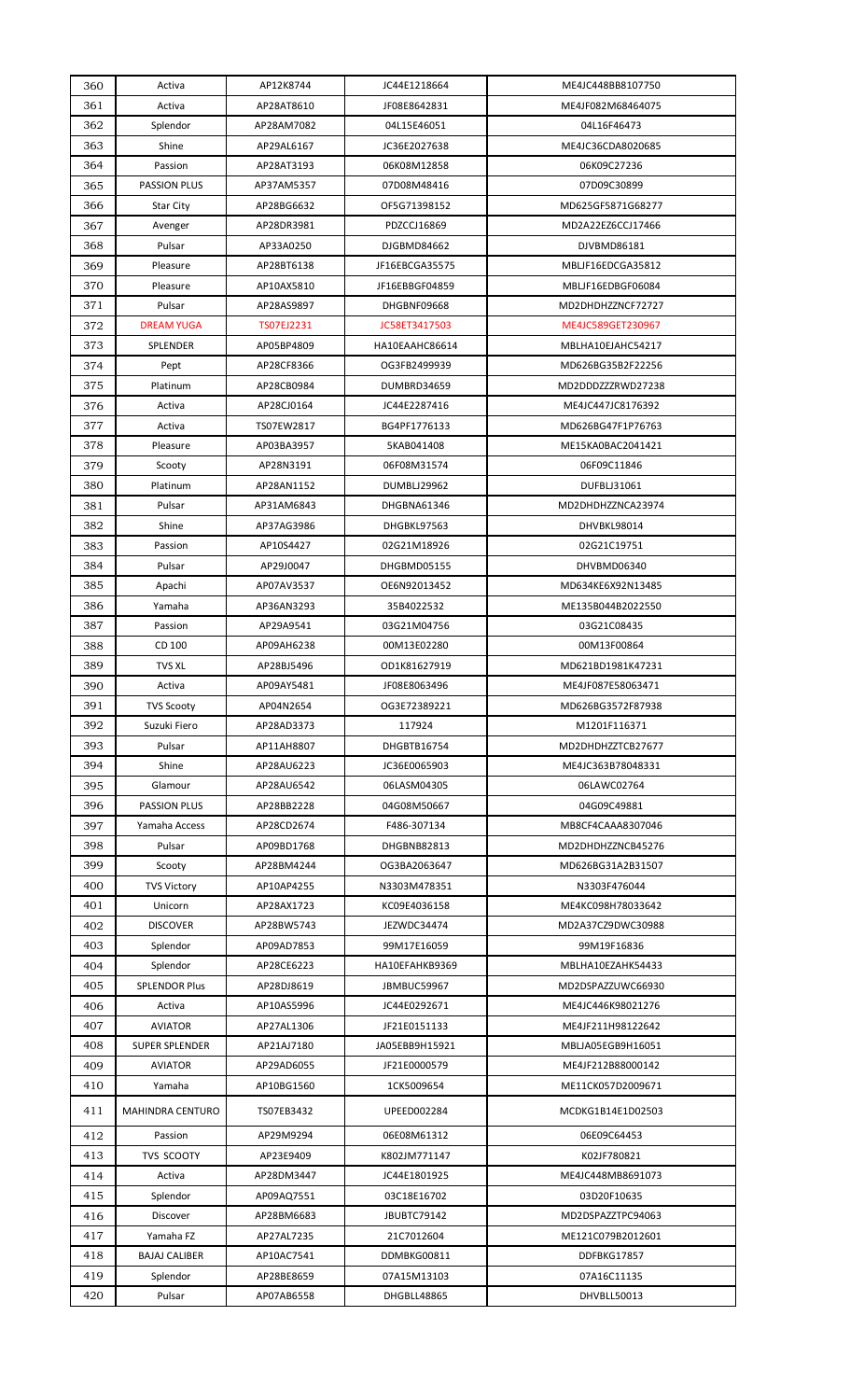| 421        | Shine                 | AP28CB3816              | JC36E9254414                      | ME4JC366J88149176                      |
|------------|-----------------------|-------------------------|-----------------------------------|----------------------------------------|
| 422        | Activa                | TS07EG6700              | JF50ET1680729                     | ME4JF502MET680933                      |
| 423        | Activa                | AP09BR7130              | JF08E5509970                      | ME4JF083J88478671                      |
| 424        | HF DELUXE             | AP05CT7524              | HA11EFE9B55293                    | MBLHA11AEE9B47064                      |
| 425        | Passion               | AP36AC8025              | HA10EB8GK58926                    | MBLHA10EL8GK55604                      |
| 426        | Glamour               | TS08FE2912              | JA06EJHGA30375                    | MBLJA06AMHGA06036                      |
| 427        | CD Dawn               | AP09AT1076              | 03M27E26047                       | 03M27F16078                            |
| 428        | YAMAHA SZ             | AP29BM5023              | 54B3029450                        | ME154B036B2029399                      |
| 429        | <b>Splendor Plus</b>  | AP28AK3412              | 03K15M36658                       | 03K16C20737                            |
| 430        | Pulsar 150            | AP28DJ0365              | DHGBRG11063                       | MD2DHDHZZRCG08489                      |
| 431        | <b>TVS SPORT CVTI</b> | AP04S6289               | CF5F91285356                      | MD625MF5891F59223                      |
| 432        | PASSION PRO           | AP28CD5262              | HA10EDAGC31114                    | MBLHA10EPAGC03721                      |
| 433        | Pulsar 150            | AP09AR4167              | DHGBKB95328                       | DHVBKB95328                            |
| 434        | Chetak                | AP09N6068               | 35PBCL32960                       | 06BBCL33163                            |
| 435        | CD Deluxe             | AP09CC5853              | HA11ECB9A32545                    | MBLHA11EMB9A10573                      |
| 436        | Unicorn               | AP09BJ3831              | KC09E4012452                      | ME4KC098E78012139                      |
| 437        | <b>Splendor Plus</b>  | AP28AF2628              | 02F18M24359                       | 02F20C23507                            |
| 438        | Passion               | AP05AC3627              | 02F21M06433                       | 02F21C11554                            |
|            |                       |                         | <b>3Wheeler</b>                   |                                        |
| 439        | Auto                  | TS07UA1149              | BAZWDE32383                       | MD2A26AZ5DWE34994                      |
| 440        | Auto                  | AP28TC1895              | BAMBTH25167                       | MD2AABAZZTWH25147                      |
| 441        | Auto                  | AP28TB5862              | BAMBSK26276                       | MD2AABAZZSWK58205                      |
| 442        | Auto                  | AP28TC5997              | BAMBUC10612                       | MD2AABAZZUWC10827                      |
| 443        | Auto                  | TS15UA6357              | BAZWFG25178                       | MD2A26AZ4FWG26295                      |
| 444        | Auto                  | TS07UA5129              | R5A2602897                        | MBX0002GFSA035200                      |
| 445        | Auto                  | TS07UA6866              | BAZWFA10487                       | MD2A26AZ1FWB11545                      |
| 446        | Auto                  | AP28W6354               | BAMBML25292                       | MD2AABAZZMWL05143                      |
| 447        | Auto                  | TS07UA0455              | R4C2466360                        | MBX0002GFRC867412                      |
| 448        | Auto                  | TS34T1864<br>TS07UA9318 | <b>BAYWHK35856</b><br>BAZWFF22424 | MD2A96AY2HWK01757<br>MD2A26AZ3FWF23546 |
| 449<br>450 | Auto<br>Auto          | TS34T3393               | BAYWHA41020                       | MD2A96AY3HWA06768                      |
| 451        | Auto                  | AP28TB0881              | BAMBRH21499                       | MD2AABAZZRWJ22249                      |
| 452        | Auto                  | TS07UC1220              | BAZWFG25439                       | MD2A26AZ6FWG26332                      |
| 453        | Auto                  | AP28TB9733              | BAMBTE10857                       | MD2AABAZZTWE10971                      |
| 454        | Auto                  | AP28V9580               | BAMBLH29296                       | BAFBLH29616                            |
| 455        | Auto                  | TS07UA5438              | BAZWEJ36608                       | MD2A26AZXFWK00124                      |
|            |                       |                         | Miyapur                           |                                        |
| 456        | PASSION PRO           | AP24AA2231              | HA10EB8GJ49706                    | MBLHA10EG8GJ07937                      |
| 457        | TVS STARCITY          | AP09CJ8264              | DHZCDD97771                       | MD2A11CZ5DCD16075                      |
| 458        | <b>SCOOTY PEP</b>     | AP07BK2909              | OG3BC2714240                      | MD626BG33C2B64916                      |
| 459        | <b>ACTIVA</b>         | AP28CG4840              | JF21E9272505                      | ME4JF213LB8243177                      |
| 460        | CBZ                   | AP09AF8602              | 00A40M01878                       | 00A45C00925                            |
| 461        | <b>SCOOTY PEP</b>     | AP23L7436               | 0G3D72359352                      | MD626BG3372D58027                      |
| 462        | <b>PULSER</b>         | TS15EL0535              | DHZWGM65819                       | MD2A11CZ5GWM02860                      |
| 463        | <b>HONDA</b>          | AP28DU8681              | JC47E-2-102929                    | ME4JC475AC7042519                      |
| 464        | CT 100                | AP25M8822               | DUMBMM77477                       | MD2DDDUZZMWM43838                      |
| 465        | <b>SPLENDER</b>       | AP28AG6564              | 02K18M17952                       | 02K20C18663                            |
| 466        | CBZ                   | AP10AT0944              | KC12EB9GG10474                    | MBLKC12EC9GG10360                      |
| 467        | <b>PLEASER</b>        | AP20AG9323              | JF16EBAGM19764                    | MBLJF16EDAGM17389                      |
| 468        | <b>FASAINO</b>        | TS15EU2341              | E3Y3E0270926                      | ME1SED12AH0108656                      |
| 469        | PASSION PRO           | AP29AV4459              | HA10EDCHB10342                    | MBLHA10EWCHB09424                      |
| 470        | CT 100                | AP09N8817               | 97C10E10810                       | 97C10F05527                            |
| 471        | Pulsar                | AP29AB4888              | DHGBNL72662                       | MD2DHDHZZNCL35045                      |
| 472        | PASSION PRO           | AP28DD2625              | HA10ED9GJ50638                    | MBLHA10ER9GJ40991                      |
| 473        | TVS VIKTOR GL         | AP28AH5290              | N3304M505706                      | N3304F503479                           |
| 474        | <b>PULSAR</b>         | AP28BB8506              | DHGBLL60050                       | DHVBLL61171                            |
| 475        | <b>PULSAR</b>         | AP29BT5031              | DKZCDK40011                       | MD2A13EZXDCK43078                      |
| 476        | <b>TVS XL</b>         | AP23AD4160              | OD1HB1497964                      | MD621BD10B2K65117                      |
| 477        | <b>SPLENDAR</b>       | AP09AC3476              | 99E17E10211                       | 99E19F10206                            |
| 478        | <b>GLAMOR</b>         | AP29AE0754              | JA06ED8GA00012                    | MBLJA06EM8GA00018                      |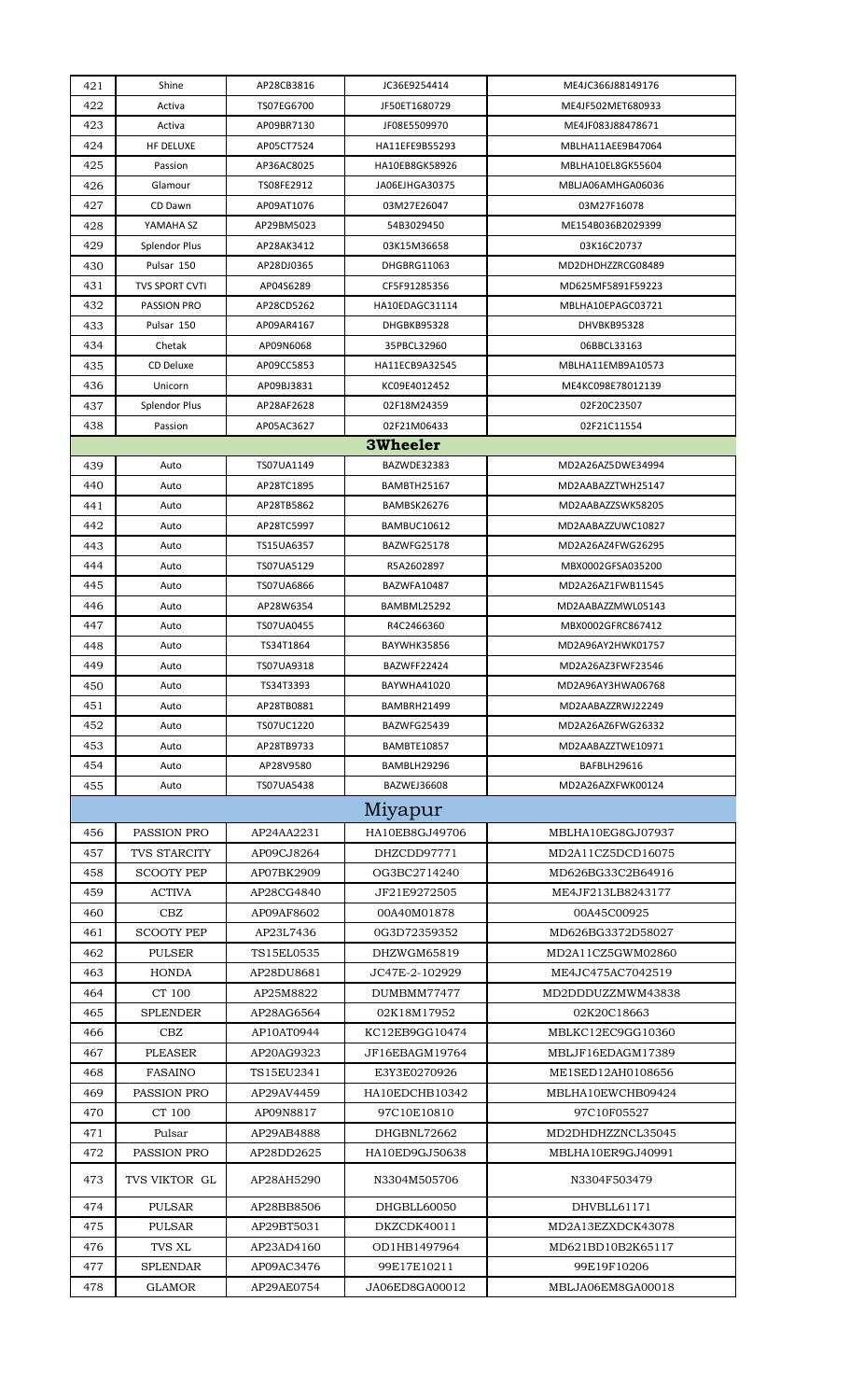| 479        | HF DELUXE SELF                      | <b>TS06EL3506</b>        | HA11EJG9B31023                   | MBLHA11ATG9B02365                      |
|------------|-------------------------------------|--------------------------|----------------------------------|----------------------------------------|
| 480        | <b>SPLENDAR</b>                     | AP28DD1730               | HA10EA9HJ08671                   | MBLHA10EE9HJ08884                      |
| 481        | <b>SPLENDAR</b>                     | AP22G1642                | 04D18E03913                      | 04D20F04052                            |
| 482        | <b>SPLENDAR</b>                     | AP28AR9573               | 06D15M26509                      | 06D16C26993                            |
| 483        | <b>ACTIVA</b>                       | AP12N6783                | JC44E5335417                     | ME4JC448DC7336257                      |
| 484        | <b>ACTIVA</b>                       | TS07FC3322               | JF50E-T-3432283                  | ME4JF505EGT432125                      |
| 485        | PASSION PRO                         | AP28CB3220               | HA10EB8GD17639                   | MBLHA10EL8GD15035                      |
| 486        | PASSION PRO                         | AP23J8424                | 06E08M57621                      | 06E09C60834                            |
| 487        | <b>ACTIVA</b>                       | AP23Q7875                | JC44E0288619                     | ME4JC445J98268359                      |
| 488        | <b>GLAMOUR</b>                      | TS28G6916                | JA06ERKGH60292                   | MBLJAW105KGH58187                      |
| 489        | <b>PULSAR</b>                       | AP28BS8690               | DHGBUJ42962                      | MD2DHDHZZUCJ71731                      |
| 490        | PASSION PRO                         | AP29AR8452               | HA10EDBHJ42068                   | MBLHA10EWBHJ41504                      |
| 491        | <b>PULSAR</b>                       | AP28DB5864               | DHGBRL87451                      | MD2DHDHZZRCL89257                      |
| 492        | <b>MAHINDRA DURO</b>                | AP16BZ8616               | MDEBM000532                      | MCDMD1B1VB1M00595                      |
| 493        | <b>SPLENDER</b>                     | AP09AL8312               | 01L21M10850                      | 01L21C19584                            |
| 494        | <b>PULSAR</b>                       | TS08FQ5911               | DHYWHG07442                      | MD2A11CY4HWG04648                      |
| 495        | <b>ACTIVA</b>                       | TS15EC1017               | JF50E-T-1071951                  | ME4JF502EET071532                      |
| 496        | <b>ACTIVA</b>                       | <b>TS07FK8977</b>        | JF50ET3236969                    | ME4JF505CGT236969                      |
| 497        | FZ                                  | TS07GM0223               | BGA1-573163                      | MB8NG4BLJJ8306212                      |
| 498        | <b>SCOOTY</b>                       | AP23AC5371               | 0G4DB1141507                     | MD626AG4XB1D39105                      |
| 499        | <b>TVS</b>                          | AP28DX3280               | CF4KD1019420                     | MD625SF46D1K19568                      |
| 500        | <b>PLATINUM</b>                     | AP09BN4151               | DUMBPK63696                      | MD2DDDZZZPWK58876                      |
| 501        | <b>PULSAR</b>                       | AP9BT5960                | DUMBPK63696                      | MD2DDDZZZPWK58876                      |
| 502        | PULSAR 150                          | TS15EZ7364               | DHYCKH13540                      | MD2A11CY6KCH71246                      |
| 503        | TVS XL SUPER                        | AP28BF4867               | OD1D71018345                     | MD621BD1671D37597                      |
| 504        | <b>GLAMOUR</b>                      | TS05EJ7264               | JA06EJG9B15945                   | MBLJA06AMG9B16049                      |
| 505        | PULSUR 150 DTSI<br><b>BSII</b>      | AP28BD5977               | DHGBNB95457                      | MD2DHDHZZNCB58120                      |
| 506        | <b>CD-DELUXE BSII</b>               | AP10AL2458               | 07B22E46981                      | 07B23F45900                            |
| 507        | <b>CB SHINE</b>                     | AP09CA9725               | JC36E2143249                     | ME4JC36DJA8044162                      |
| 508        | <b>GLAMOUR</b>                      | AP23AG5672               | JA06EJCGF04313                   | MBLJA06ACCGF04189                      |
| 509        | <b>PASSION PLUS</b>                 | AP10AJ2533               | 06H08M04574                      | 06H09C27839<br>MD2DHDHZZMCK47637       |
| 510<br>511 | <b>Black</b><br><b>PASSION PLUS</b> | AP28AQ6009<br>AP28AN7624 | DHGBMK84985<br>05E08M42283       | 05E09C43287                            |
| 512        | <b>PASSION PLUS</b>                 | AP13J9945                | 06B08M24967                      | 06B09C35980                            |
| 513        | SPLENDER+                           | AP16BR9127               | HA10EAAHF72245                   | MBLHA10EEAHF03112                      |
|            |                                     |                          |                                  |                                        |
| 514<br>515 | PULSAR 150 DTS<br>PASSION PRO       | AP13R6090<br>AP10AZ5160  | DHGBTC41360<br>HA10EDBGL55273    | MD2DHDHZZTCC52727<br>MBLHA10EWBGL70132 |
|            |                                     |                          |                                  |                                        |
| 516        | <b>SPLENDOR</b>                     | AP23AD6754               | MBLHA10EYBHJ63084                | HA10EFBHJ61020                         |
| 517        | <b>CB SHINE</b>                     | TS07GX8655               | JC65EG0129000                    | ME4JC65CHKG035741                      |
| 518        | SPLENDOR                            | AP28CE8375               | HA10EFAHL81135                   | MBLHA10EYAHL23397                      |
| 519<br>520 | <b>AUTO</b><br><b>AUTO</b>          | AP28Y3992<br>TS15UA6940  | R7L0465799<br>BAZWFC12780        | FBJL610641<br>MD2A26AZ1FWC13928        |
| 521        | <b>AUTO</b>                         | AP28TV0900               |                                  | MAT44512229VF14066                     |
| 522        | <b>AUTO</b>                         | AP28TC1719               | 275IDIO6FQZS55171<br>BAMBTG21705 | MD2AABAZZTWG21555                      |
| 523        | <b>AUTO</b>                         | AP01X5755                | BAMBUD14197                      | MD2AABAAZZUWD14312                     |
| 524        | <b>SPLENDER</b>                     | AP28AE4335               | 02E18M07622                      | 02E20C13223                            |
| 525        | <b>BAJAJ CT 100</b>                 | AP23S4493                | DUMBRK66576                      | MD2DDDZZZRWKD6847                      |
| 526        | <b>SHINE</b>                        | AP23AG7052               | JC36E7334398                     | ME4JC36KKC7113757                      |
| 527        | <b>DISCOVR</b>                      | AP29F1914                | DSGBLH43540                      | DSVBLH43541                            |
| 528        | <b>SPLENDER</b>                     | AP09AF8609               | 00E18M11050                      | 00E20C11274                            |
| 529        | <b>SPLENDER</b>                     | AP28BH8843               | HA10EA89E38771                   | MBLHA10EE89E23526                      |
| 530        | TVS VICTOR                          | AP28AM0889               | OF4H41019889                     | MD625DF4241H19807                      |
| 531        | <b>BAJAJ DISCOVER</b>               | AP28AS7636               | DXEBNC89458                      | MD2DSDXZZNAC89585                      |
| 532        | <b>PASSION</b>                      | AP28CJ9971               | HA10ENDHC04792                   | MBLHA10AWDHC07343                      |
| 533        | <b>BAJAJ BOXER</b>                  | AP29C9202                | DMMBKM21145                      | DFFBKM70425                            |
| 534        | <b>APACHE</b>                       | AP28CH1828               | OE4CC2349586                     | MD634KE40C2C63747                      |
| 535        | <b>SPLENDER</b>                     | AP23S2012                | 05D15E22033                      | 05D16F22450                            |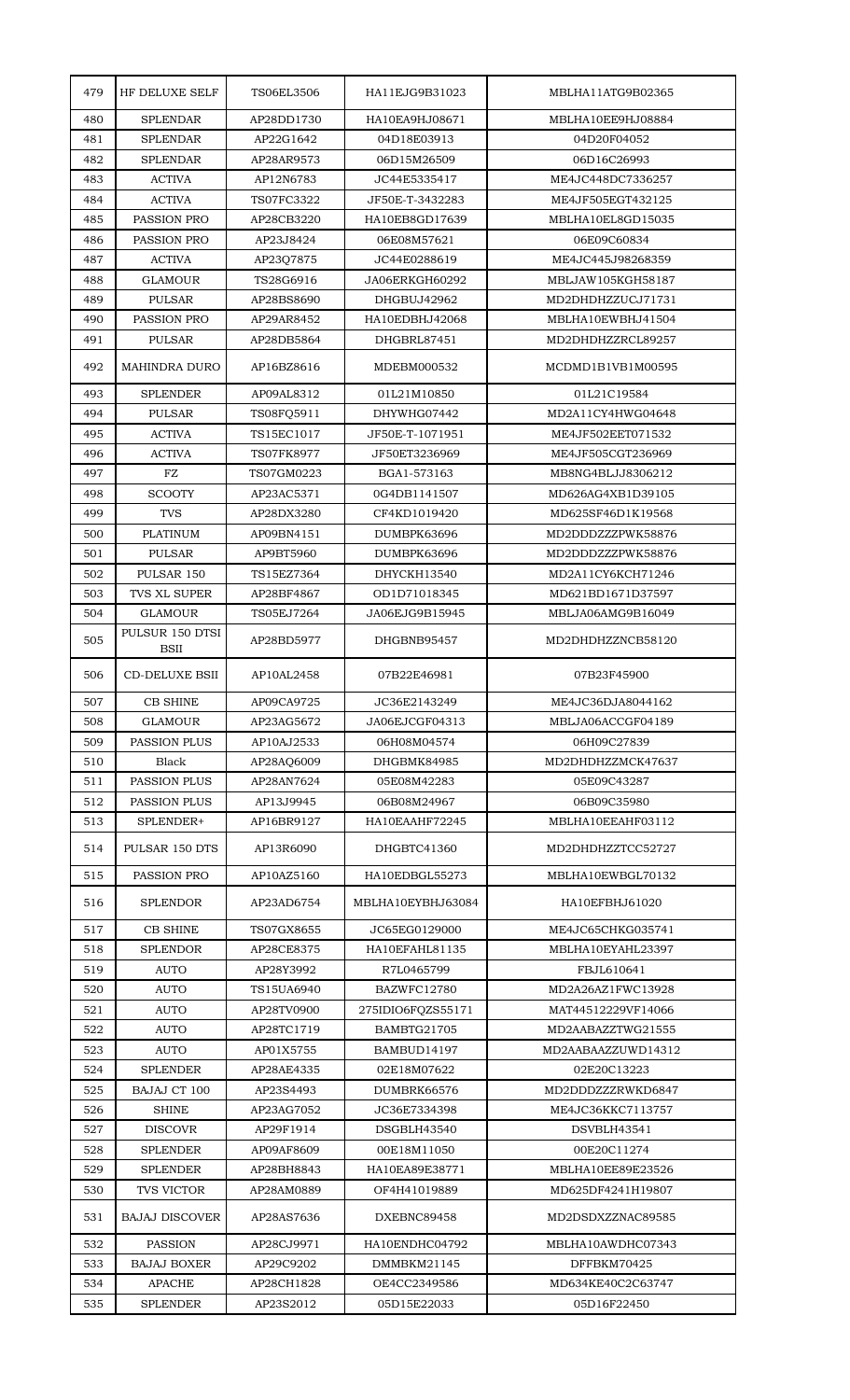| 536 | <b>BAJAJ PULSAR</b><br>150DTSI E. START                                | AP10AG5663 | DHGBMK73816     | MD2DHDHZZMCK36495 |
|-----|------------------------------------------------------------------------|------------|-----------------|-------------------|
| 537 | <b>MAHINDRA</b><br><b>CENTURO BSIII</b>                                | TS15EC0545 | UPEEA127160     | MCDKG1B14E1A05752 |
| 538 | TVS APACHE RTR<br>$160$ -BS-II                                         | AP29BE1343 | OE4L82128079    | MD634KE4682L26578 |
| 539 | <b>SHINE FRONT</b><br>DRUM BRAKE<br><b>ELECTRI</b>                     | AP28DC4480 | JC36E9423776    | ME4JC366F98276889 |
| 540 | DIO ELECTRIC<br>AUTO START amp;<br>KICK                                | AP09CA1705 | JF11E4046576    | ME4JF118GA8046641 |
| 541 | GLAMOUR-<br>DRUM/SELF<br>(WITH CAST<br>WHEEL) BSIV                     | TS15ES7707 | JA06ERJGA60376  | MBLJAR02XJGA11333 |
| 542 | <b>TVS APACHE RTR</b><br>160 BSIII                                     | AP22AD5666 | OE4HA2319729    | MD634KE4XA2H09674 |
| 543 | YAMAHA CYGNUS<br>RAY Z BSIII                                           | AP09CW9739 | 2NC1103426      | ME12NC012E2101728 |
| 544 | CB SHINE F DRUM<br>BRAKE&KS&ES<br><b>CAST WHEELS</b><br><b>BSIII</b>   | AP28DL4765 | JC36E2515765    | ME4JC36CKB8334828 |
| 545 | <b>CBZ X TREME</b>                                                     | AP23S9452  | KC12EB8GED04567 | MBLKC12EB8GE04572 |
| 546 | <b>HERO HONDA</b>                                                      | AP28BB6087 | 05A15M42711     | 05A16C41794       |
| 547 | GLAMOUR-<br>DRUM/SELF<br>(WITH CAST<br>WHEEL) BSIV                     | AP11AQ6018 | JA06EJCGH10825  | MBLJA06ACCGHO9642 |
| 548 | <b>BALAL DISCOVER</b>                                                  | AP09CQ3863 | PAZWDL17557     | MD2A51BZ1DWL18245 |
| 549 | CB 125SHINE                                                            | TS07EX0485 | JC73E-8-0009014 | ME4JC732MF8005361 |
| 550 | PASSION PLUS<br>(DRUM SPOKE<br><b>WHEEL</b>                            | AP23Q7752  | HA10EB9HK01893  | MBLHA10EG9HK00893 |
| 551 | CT 100                                                                 | AP23H1046  | DUMBLE15711     | DUFBLE14271       |
| 552 | <b>ACCESS BSIII</b>                                                    | AP11AM5426 | F486737480      | MB8CF4CAKB8369316 |
| 553 | PASSION PRO<br>(DRUM-SELF CAST<br>WHEELS)BSIII                         | AP28DP9896 | HA10ENCHF41582  | MBLHA10AWCHF37242 |
| 554 | CBZX-TREME-<br>ES(ELECTRICSTAR<br>T)BSII                               | AP09BM4722 | 07FBMM09554     | 07FBMC09182       |
| 555 | <b>SHINE FRONT</b><br>DISC BRAKE amp;<br>ELECTRIC START<br><b>BSII</b> | AP28BJ5739 | JC36E9255664    | ME4JC368J88061262 |
| 556 | SPLENDOR-NXG-<br><b>CASTWHEEL-BS-II</b>                                | AP29BF1700 | HA12EB89H03719  | MBLHA12ED89H04911 |
| 557 | SPLENDOR+<br>(DRUM-<br>SPOKE)BSIII                                     | AP28BT8530 | HA10EJCHF75951  | MBLHA10ALCHF69647 |
| 558 | PULSUR 150 DTSI<br><b>BSII</b>                                         | AP10AQ1896 | DHGBRF91098     | MD2DHDHZZRCF89303 |
| 559 | HUNK (ES)                                                              | AP20Q7779  | KC13EA7GM09114  | MBLKC13EA7GM09081 |
| 560 | <b>BAJAJ PULSAR</b><br>150DTSI E. START                                | AP09BC8673 | DHGBMM37909     | MD2DHDHZZMCM00557 |
| 561 | PASSION PRO<br>(DRUM-SELF CAST<br>WHEELS)BSIII                         | AP28DS4048 | HA10ENDHC01390  | MBLHA10AWDHC61420 |
| 562 | TVS STAR CITY<br>BS <sub>2</sub>                                       | AP23K1017  | AF5L61656537    | MD625KF5X61L26960 |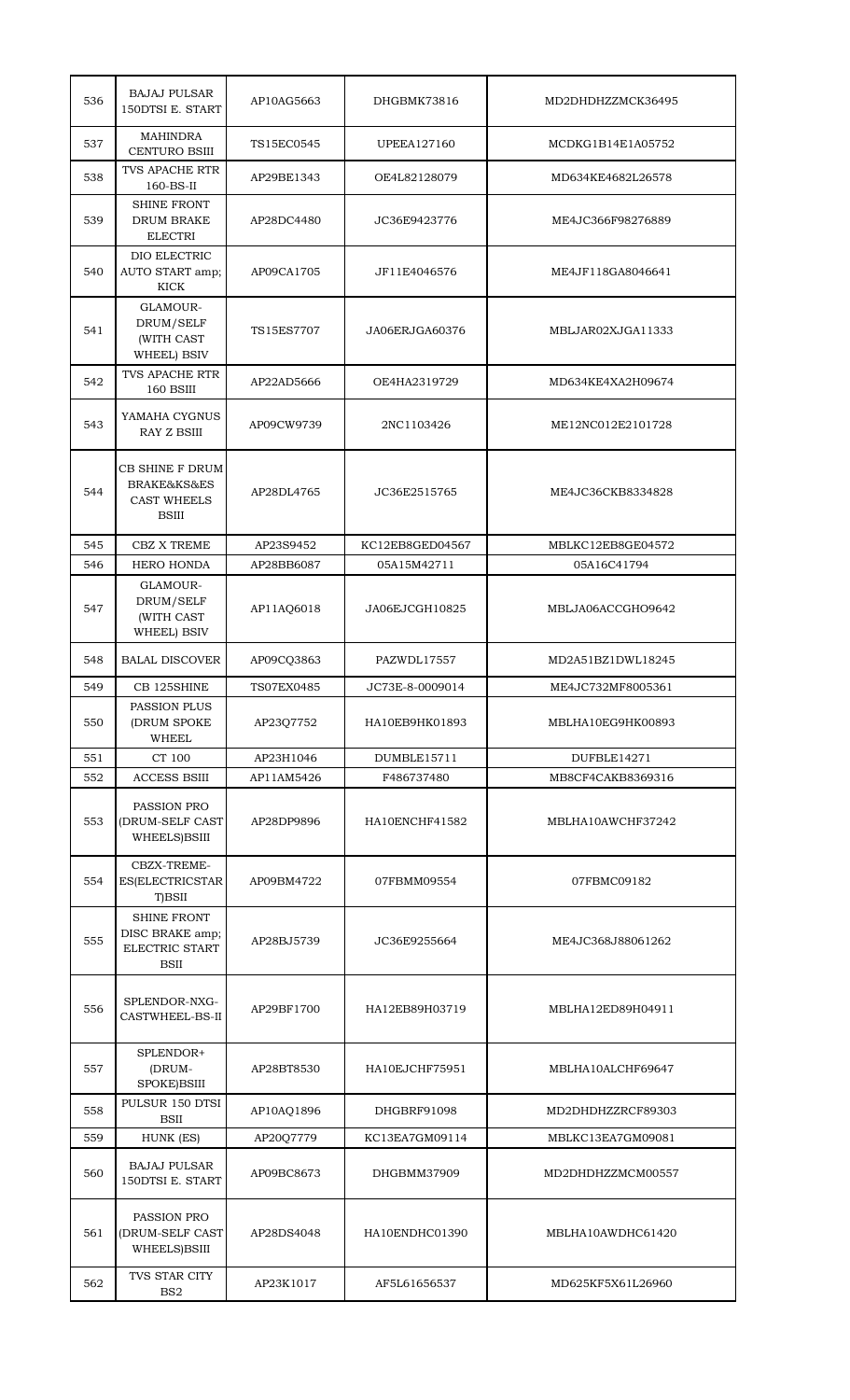| 563 | <b>HERO HONDA</b><br>PASSION PLUS                                                | AP09BR5880        | HA10EB8GJ32825 | MBLHA10EG8GJ02332 |
|-----|----------------------------------------------------------------------------------|-------------------|----------------|-------------------|
| 564 | TVS STAR CITY<br>BS <sub>2</sub>                                                 | AP09BG2395        | AF5N61710972   | MD625KF5362N51411 |
| 565 | <b>CB SHINE F DISK</b><br>BRAKE amp;KS<br>amp;ES CA                              | AP13AA0954        | JC36E2307777   | ME4JC36DCB8101465 |
| 566 | TVS SPORT CVTI<br><b>BSIII</b>                                                   | AP28BX4063        | DF5CD1309374   | MD625MF56D1C17889 |
| 567 | PLEASURE BSII                                                                    | AP13K3426         | 06E1AM02914    | 06E1AC02731       |
| 568 | "HF DELUXE"(I3S-<br>SELF-DRUM-CAST)<br><b>BSIV</b>                               | TS15EX2009        | HA11ENJHL13436 | MBLHAR236JHL08823 |
| 569 | HERO HONDA<br>PASSION PLUS                                                       | AP28AN7938        | 05G08M06600    | 05G09C09057       |
| 570 | TVS SCOOTY PEP+<br><b>BSIV</b>                                                   | TS07FW3039        | AG3LH2108810   | MD626AG32H2L12116 |
| 571 | MAESTRO EDGE<br>(CAST WHEEL)<br><b>BSIV</b>                                      | TS07FZ1507        | JF33ABH4L07478 | MBLJFW019H4L07430 |
| 572 | PASSON PRO<br>(DRUM-SELF<br><b>SPOKE</b><br>WHEELS)BSIII                         | AP28BS1895        | HA10EDCGA69244 | MBLHA10EVCGA03243 |
| 573 | MAESTRO -<br><b>DELUXE BSIII</b>                                                 | TS09EM1102        | JF32AADGM03666 | MBLJF32ABDGM04060 |
| 574 | <b>HERO HONDA</b><br>PASSION PLUS                                                | AP29E6077         | 04J08M19034    | 04J09C17515       |
| 575 | CB SHINE F DRUM<br>BRAKE amp;KS<br>amp;ES CAST<br><b>WHEELS BSIII</b>            | TS07EF4092        | JC36E2722297   | ME4JC36CCC8463570 |
| 576 | <b>ACTIVA ELECTIRC</b><br>AS AND KS AND<br>CBS BSIII                             | TS07EK8939        | JF50ET1704270  | ME4JF502MET702480 |
| 577 | SPLENDOR+<br>(DRUM-CAST<br>WHEELS) BSIII                                         | AP29BN3498        | HA10EFBHH91758 | MBLHA10EZBHH21723 |
| 578 | <b>HERO HONDA</b><br><b>SPLENDOR</b>                                             | AP22E5122         | 01B18M00754    | 01B20C01692       |
| 579 | <b>HERO HONDA</b><br>PASSION PLUS                                                | AP10AK7315        | 06K08M25967    | 06K09C11285       |
| 580 | <b>HERO HONDA</b><br>PASSION PLUS                                                | AP28AL5385        | 04E08M15804    | 04E09C15479       |
| 581 | HERO HONDA<br>SPLENDOR +                                                         | AP20L1544         | 04G15E25412    | 04G16F26155       |
| 582 | PASSION PRO<br>(DRUM-SELF CAST<br>WH                                             | AP23AC1877        | HA10EDBHA02101 | MBLHA10EVBHA00261 |
| 583 | <b>PASSION</b><br>PRO(DRUM-SELF<br><b>SPOKE WH</b>                               | AP23S5558         | HA10ED9GE34085 | MBLHA10EP9GE02999 |
| 584 | CB SHINE F DRUM<br>BRAKE amp;KS<br>amp;ES CAST<br><b>WHEELS BSIII</b>            | AP28DR1978        | JC36E7159985   | ME4JC36JGC7106978 |
| 585 | <b>HERO HONDA</b><br>PASSION PLUS                                                | AP09BQ8088        | HA10EB8GG77536 | MBLHA10EL8GG62322 |
| 586 | <b>ACTIVA 3G W</b><br>ELECTRIC A<br>START amp;K<br>START amp;CBS<br><b>BSIII</b> | <b>TS07EK7802</b> | JF50ET2170962  | ME4JF504CFT170034 |
| 587 | SPLENDOR +<br>(DRUM SELF -<br>CAST WHEELS)<br><b>BSIII</b>                       | TS07FC6977        | HA10ERGHE76504 | MBLHA10CGGHE78155 |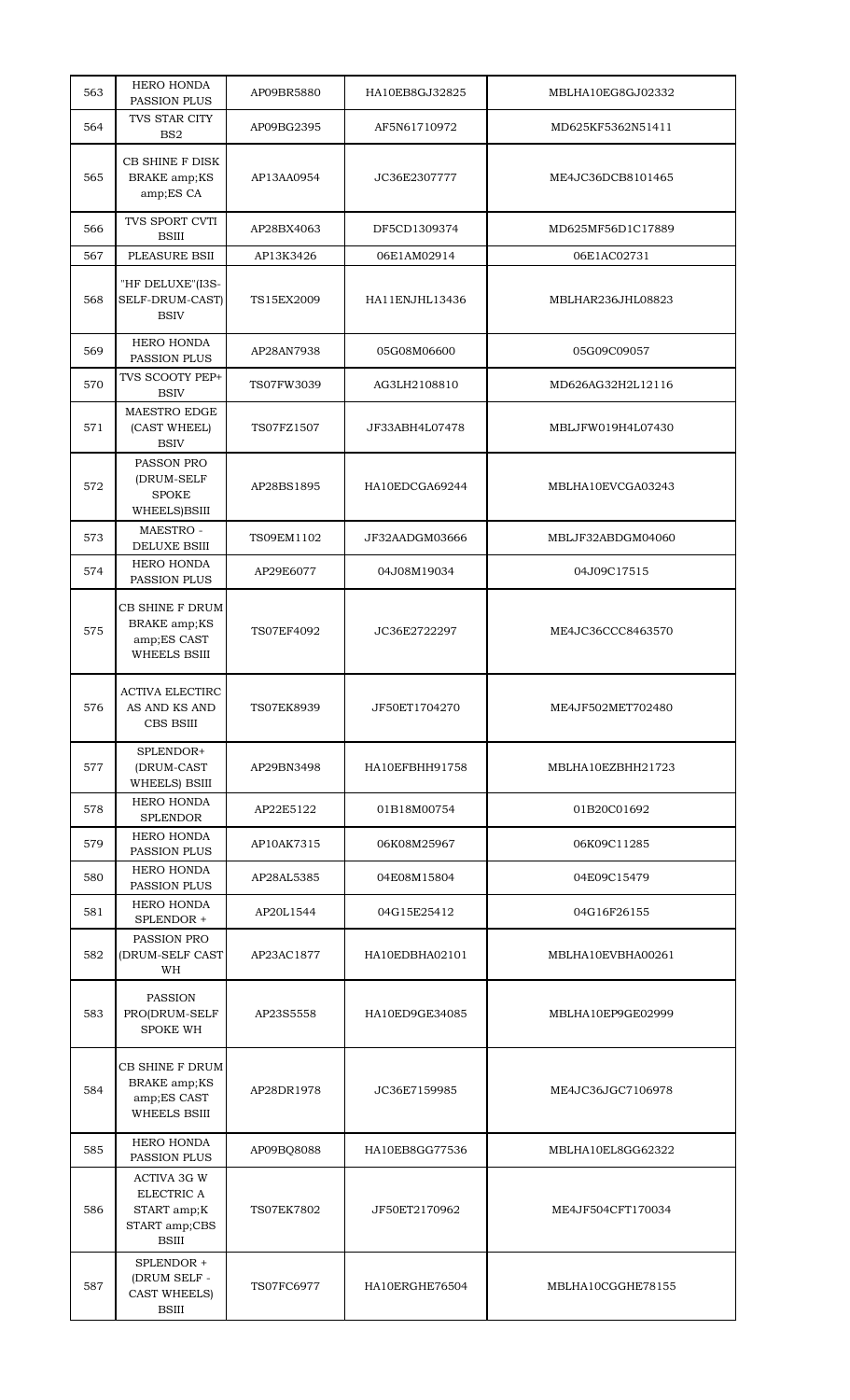| 588 | <b>PASSION PLUS</b><br><b>(DRUM SPOKE</b><br>WHEEL     | AP23S8044  | HA10EBA9C11134 | MBLHA10EGA9C03476 |
|-----|--------------------------------------------------------|------------|----------------|-------------------|
| 589 | TVS STAR CITY<br><b>CVTI BSIII</b>                     | TS15EA1544 | AF1BE1059359   | MD625NF10E1B57550 |
| 590 | <b>SHINE FRONT</b><br>DRUM BRAKE<br><b>ELECTRI</b>     | AP09BH4190 | JC36E9012927   | ME4JC364M68008370 |
| 591 | PULSAR 150 DTS-I<br><b>BSIII</b>                       | AP28CK8793 | DHZCDF68197    | MD2A11CZ2DCF84131 |
| 592 | <b>BAJAJ DISCOVER</b>                                  | AP29P0315  | DSGBNC97393    | MD2DSDSZZNCC18566 |
| 593 | <b>BAJAJ PULSAR</b><br>150DTSI E. START                | AP23L1101  | DHGBNF17022    | MD2DHDHZZNCF80033 |
| 594 | HERO HONDA<br>SPLENDOR +                               | AP28BK5286 | HA10EA99E36494 | MBLHA10EE99F00017 |
| 595 | PULSAR 150 DTS -I<br><b>BSII</b>                       | AP36AH3783 | DHGBSH47818    | MD2DHDHZZSCH57360 |
| 596 | <b>ACTIVA WITH</b><br>ELECTRIC AS AND<br>K             | AP11AJ8658 | JC44E0837799   | ME4JC445HA8446571 |
| 597 | HERO HONDA<br>PASSION PLUS                             | AP29Q3428  | 06F08M05998    | 06F09C05626       |
| 598 | DISCOVER 100<br><b>BSIII</b>                           | AP29AV7205 | JBZWCE83231    | MD2A14AZ6CWE02089 |
| 599 | CD DAWN BSIII                                          | AP28CF1131 | HA11ECB9A18239 | MBLHA11ELB9A01092 |
| 600 | PASSION PRO 110<br>(DRUM-SELF-<br>CAST) BSIV           | TS07GR9067 | JA06EUJHJ20024 | MBLJAR147JHJ95461 |
| 601 | <b>ACTIVA ELECTIRC</b><br>AS AND KS AND<br>CBS BSIII   | AP28DN3294 | JC44E5294054   | ME4JC448CC7294246 |
| 602 | PULSAR 150 DTS-I<br>BSIII                              | AP28BW9443 | DHZWDE42604    | MD2A11CZ6DWE38152 |
| 603 | CT 100                                                 | AP29G1658  | DUMBLJ50650    | DUCBLJ58862       |
| 604 | PASSION PRO<br><b>(DRUM SELF CAST</b><br>WH            | AP23Q6222  | HA10ED9GE28987 | MBLH10EP9GE03891  |
| 605 | TVS STAR CITY<br><b>CVTI BSIII</b>                     | AP28DM5752 | AF1AC1523635   | MD625NF15C1A14008 |
| 606 | GLAMOUR - (HE)<br>(DRUM-SELF-<br>CAST) BSIV            | TS07GP3039 | JA06ERJGL01240 | MBLJAR024JGL00804 |
| 607 | CB SHINE F DISK<br>BRAKE amp;KS                        |            |                |                   |
|     | amp;ES CAST<br><b>WHEELS BSIII</b>                     | AP28BS4407 | JC36E50008686  | ME4JC36GCC7003365 |
| 608 | "SPLENDOR+"(SEL<br>F-DRUM-CAST)<br><b>BSIV</b>         | TS15ES2868 | HA10AGHHJF8782 | MBLHAR087HHJ54602 |
| 609 | PASSION PRO<br>(DRUM SELF CAST<br>WHEELS)              | AP15AT4384 | HA10EDAHJ02506 | MBLHA10AHAHJ02326 |
| 610 | DISCOVER 100 M-<br><b>BSIII</b>                        | TS15EC4855 | PAZWEF84923    | MD2A57AZ2EWF34730 |
| 611 | SPLENDOR+<br>(DRUM-CAST<br>WHEELS) BSIII               | AP10AX4377 | HA10EFBHF49421 |                   |
| 612 | <b>HERO HONDA</b><br><b>SPLENDOR</b>                   | AP9AK4079  | 01G18E19380    | 01G20F18615       |
| 613 | TVS PHOENIX 125<br><b>BSIII</b>                        | AP23AM2283 | CF4BD1031224   | MD625SF44D1B31024 |
| 614 | <b>UNICORN E.AUTO</b><br><b>START</b><br>amp;KICKSTART | AP28BJ0243 | KC09E4095323   | ME4KC097H88006085 |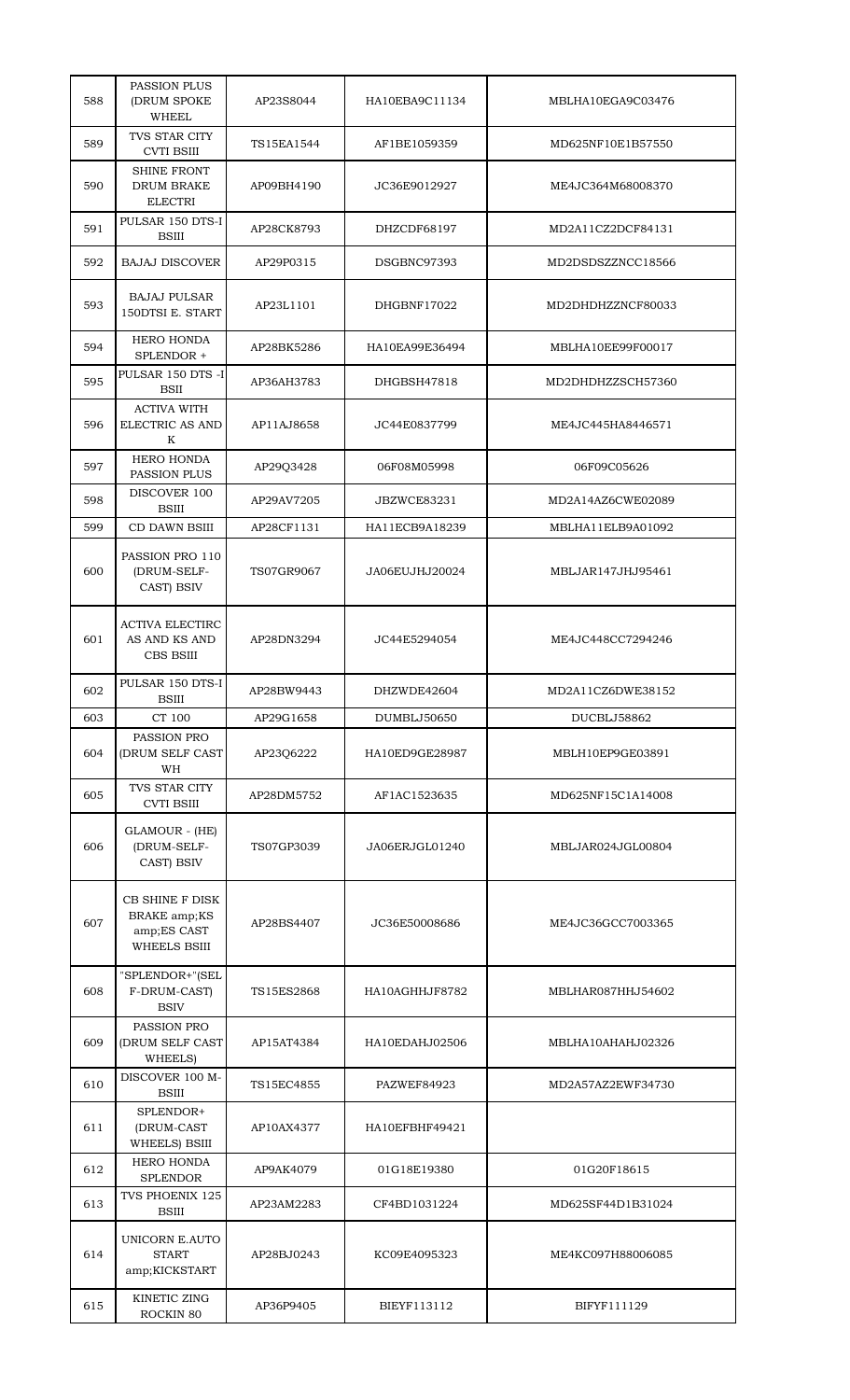| 616 | <b>ACTIVA ELECTIRC</b><br>AS AND KS AND<br>CBS BSIII                             | <b>TS07EA0448</b> | JF50ET1112503   | ME4JF502EET111981 |
|-----|----------------------------------------------------------------------------------|-------------------|-----------------|-------------------|
| 617 | <b>DISCOVER DTS -</b><br><b>SI BSIII</b>                                         | AP23AA6467        | JZMBTE59099     | MD2DSJZZZTWE49202 |
| 618 | PASSION PLUS<br>DRUM CAST<br>WHEELS-                                             | AP23Q0696         | HA10EB8GC13062  | MBLHA10EG8GC12852 |
| 619 | <b>BAJAJ PLANTINA</b><br><b>BSII</b>                                             | AP24P5911         | DUMBPA59705     | MD2DDDZZZPWA45779 |
| 620 | TVS JUPITER BSIII                                                                | TS15EQ8442        | BG4GG1837592    | MD626BG45G1G42290 |
| 621 | <b>ACTIVA ELECTIRC</b><br>AS AND KS AND<br>CBS BSIII                             | AP29BN5952        | JC44E5075207    | ME4JC448KB7075317 |
| 622 | CB SHINE F DRUM<br>BRAKE amp;KS<br>amp;ES CAST<br><b>WHEELS BSIII</b>            | <b>TS03EF8380</b> | JC65ET0021869   | ME4JC651DFT015266 |
| 623 | <b>HERO HONDA</b><br><b>SPLENDOR</b>                                             | AP28N3923         | 99J17E08110     | 99J19F07945       |
| 624 | SPLENDOR +<br>(DRUM-SELF-CAST-<br>WHEELS) BSIII                                  | TS07FK5822        | HA10ERGHK41970  | MBLHA10CGGHK34975 |
| 625 | <b>BAJAJ PULSAR</b><br>150DTSI E. START                                          | AP23J3779         | DHGBMM34579     | MD2DHDHZZMCM97310 |
| 626 | <b>MAHINDRA GUSTO</b><br><b>BSIII</b>                                            | TS09EG3707        | UKEFC032339     | MCDAE1B1VF1C27807 |
| 627 | DIO ELECTRIC<br>AUTO START amp;<br><b>KICK</b>                                   | AP28DF1030        | JF11E4019726    | ME4JF118CA8019707 |
| 628 | <b>GLAMOUR</b><br>DRUM/SELF CAST<br><b>WHEEL BSIII</b>                           | AP28DS3931        | JA06EJDGB05761  | MBLJA06ACDGB05276 |
| 629 | PLEASURE BSII                                                                    | AP09BK5790        | 07D1AM02196     | 07E1BC00205       |
| 630 | SPLENDOR +<br>(DISC)                                                             | AP28DC6844        | HA10EA9HF93259  | MBLHA10EJ9HF45099 |
| 631 | SPLENDOR+<br>(DRUM-<br>SPOKE)BSIII                                               | AP15BD9602        | HA10EJCHH38452  | MBLHA10ALCHH26057 |
| 632 | <b>ACTIVA 3G W</b><br>ELECTRIC A<br>START amp;K<br>START amp;CBS<br><b>BSIII</b> | TS15EF8367        | JF50E-T-4080879 | ME4JF506MFT080694 |
| 633 | SPLENDER+(DRUM-<br><b>CAST WHEELS)</b>                                           | AP28DB1167        | HA10EA89H56185  | MBLHA10EJ89H13445 |
| 634 | TVS STAR CITY<br><b>CVTI BSIII</b>                                               | AP29AY3822        | AF1BD1704803    | MD625NF19D1B12721 |
| 635 | HONDA ACTIVA                                                                     | AP09BL4258        | JF08E5045593    | ME4JF083K78014048 |
| 636 | <b>ACTIVA WITH</b><br>ELE.AUTO START<br><b>ST</b>                                | AP28DC9463        | JC44E0191063    | ME4JC445G98191021 |
| 637 | CB SHINE F DRUM<br>BRAKE amp;KS<br>amp;ES CAST<br><b>WHEELS BSIII</b>            | AP36AU1110        | JC36E77518336   | ME4JC36JBD7337563 |
| 638 | KARIZMA BSIII                                                                    | AP23AD6720        | MC38ECBGL02789  | MBLMC38EDBGM00371 |
| 639 | <b>HERO HONDA</b><br>SPLENDOR + BS IV                                            | TS08GP8117        | HA10AGK5F03122  | MBLHAW087K5F06524 |
| 640 | <b>CB SHINE BS IV</b>                                                            | TS318243          | JC65E71259399   | ME4JC657HH7012988 |
| 641 | PASSION PRO<br><b>HERO HONDA</b>                                                 | TS13EC3895        | HA10ECA9M08611  | MBLHA10AEA9M01997 |
| 642 | SPLENDOR                                                                         | AP28R3111         | 00J18E19756     | 00J20F19559       |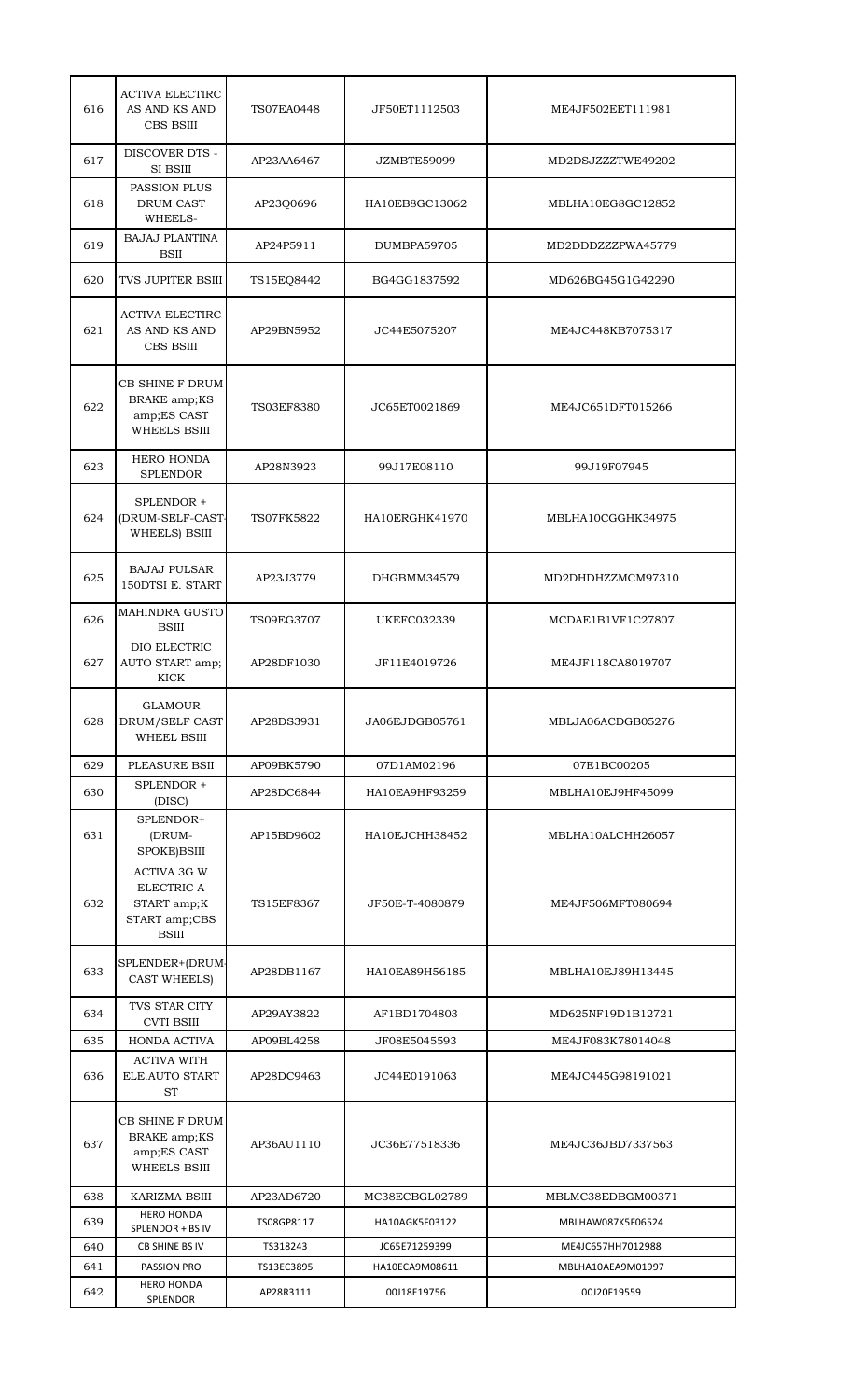| 643             | <b>HERO HONDA</b><br><b>SPLENDOR</b>     | AP28P5236    | 00C18M11283    | 00C20C10556        |  |
|-----------------|------------------------------------------|--------------|----------------|--------------------|--|
| 644             | <b>MAESTRO DELUXE</b><br>HERO            | AP28BX8543   | JF32AADGJ04988 | MBLJF32ABDGJ06988  |  |
| 645             | <b>HERO PASSION PLUS</b>                 | AP28AV8324   | 07A08M36795    | 07A09C15602        |  |
| 646             | <b>HERO HONDA</b><br>SPLENDOR            | AP09AC1417   | 99E17E10098    | 99E19F1008         |  |
| 647             | <b>LUNA SUPER</b>                        | AP09B4471    | 31070719       | 32038980           |  |
| 648             | <b>AUTO BAJAJ</b>                        | AP28W3605    | BAMBMC06455    | BAFBMC06384        |  |
| 649             | <b>ACTIVA 4G</b>                         | TS07FZ5968   | JF50ET9235696  | ME4JF50CBJT235628  |  |
| 650             | <b>AUTO BAJAJ</b>                        | TS07UA5495   | BAZWEC14548    | MD2A26AZ0EWC08590  |  |
| 651             | <b>AUTO BAJAJ</b>                        | TS34T2127    | BAZWGD22257    | MD2A26AZ0GWD23533  |  |
| 652             | <b>TVS VICTOR</b>                        | AP23F5765    | 0F1L31008816   | MD625AF1831L07391  |  |
| 653             | ACTIVA 3G                                | TS07FA5935   | JF50ET3148667  | ME4JF505BGT148507  |  |
| 654             | ACTIVA 3G                                | TS07ES1518   | JF50ET2445162  | ME4JF504FFT444185  |  |
| 655             | <b>CD DAWAN HERO</b>                     | AP23F8051    | 04B27E16415    | 01B27F13573        |  |
| 656             | <b>HERO HONDA</b><br>SPLENDOR +          | AP23P1005    | HA10EA89D37442 | MBLHA10EE89D30071  |  |
| 657             | <b>BOXER BABAJ</b>                       | AP28R6436    | DFMBGG12730    | DFF3GH76895        |  |
| 658             | <b>ACTIVA</b>                            | AP28AR7947   | JF08EE8397110  | ME4JF082D68218282  |  |
| 659             | <b>AUTO BAJAJ</b>                        | AP28Y1654    | BAMBPE10032    | MD2AABAZZPWE30185  |  |
| 660             | <b>ACCESS</b>                            | AP23AK2934   | F4862300977    | MVB8CF4CADD8108668 |  |
| 661             | <b>HERO HONDA</b><br>SPLENDOR +          | AP09AV3109   | 04F15N37920    | 04F16C20086        |  |
| 662             | <b>PIAGGIO</b>                           | AP23T6704    | R12655J0       | FBJ014023          |  |
| 663             | PULSUR 150 DTSI                          | AP28CE8220   | DHGBTD20810    | MD2DHDHZZTCD32274  |  |
| 664             | PULSUR 150 DTSI                          | AP28AX3352   | DHGBPD04310    | MD2DHDHZZPCD6636   |  |
| 665             | <b>DURO</b>                              | AP09CE4038   | PFEBD446840    | MCDLD1B1VVD04955   |  |
| 666             | <b>AUTO BAJAJ</b>                        | TS34T6425    | BAYWJK01051    | MD2A96AY6JWK28644  |  |
| 667             | CT100                                    | AP23H1088    | DUMBLE74972    | DUFBLE15367        |  |
| 668             | <b>TVS XL</b>                            | TS07EZ3212   | OP1DG1193046   | MD621CT19G1D93258  |  |
| 669             | ACTIVA 3G                                | TS07ET0409   | JF50ET2793880  | ME4JF504JFT792747  |  |
| 670             | <b>TVS SPORT</b>                         | TS12ED8337   | DF5GG1783060   | MD62MF59G1G14131   |  |
| 671             | <b>HUNK</b>                              | AP12L2812    | KC13EEBGD08124 | MBLKC13EFBGD01774  |  |
| 672             | PLEASURE                                 | AP23Q3625    | JF16EA8GM02513 | MBLGF16EC8GM02540  |  |
| 673             | YAMAHA FZ                                | TS15EC7067   | 21CK032579     | ME121COKAE2032449  |  |
| 674             | <b>TVS WEGO</b>                          | AP23AC5049   | 0G4CV1127098   | MD626AG41B1C24764  |  |
| 675             | <b>ACTIVA</b>                            | AP23AJ2508   | JF50E70101919  | ME4JF501CD7101805  |  |
| 676             | CT 100                                   | AP28AP9700   | DUMCMH67119    | DUFCMH27907        |  |
| 677             | <b>ACTIVA 4G</b>                         | TS08FW2028   | JF50ET9233331  | ME4JF50CBJT2332    |  |
| 678             | <b>TVS SPORT</b>                         | TS08FA3730   | DF5KG1195105   | MD625MF52G1K35498  |  |
| 679             | <b>HERO HONDA</b><br>SPLENDOR +          | AP09BW3492   | HA10EA9HJ11706 | MBLHA10EE9HJ132213 |  |
| 680             | <b>HERO HONDA</b><br><b>SPLENDOR PRO</b> | TS07FD2183   | HA10EGVHH30845 | MBLHA10AABHH06472  |  |
| 681             | <b>AUTO BAJAJ</b>                        | TS07UA0832   | BAZWEC14693    | MD2A26AZ2EWC08591  |  |
| 682             | PULSUR 150 DTSI                          | AP28AX5426   | DHGVPC76640    | MD2DHDHZZPCC38428  |  |
| 683             | PASSION PRO                              | TS09EK9506   | HA10EVFHM06700 | MBLHA10BSFHM06109  |  |
| 684             | <b>SCOOTY PEP</b>                        | AP29AM7933   | OG3HA2219840   | MD626BG3882H26399  |  |
| 685             | i 10 HUNDAI                              | AP28DL7897   | G4LABM794718   | MA4AM516LBM072490M |  |
| 686             | <b>HERO GLAMOUR</b>                      | TS08EZ6401   | JA06EJGGJ56447 | MBLJA06ANGGJ16412  |  |
| <b>Balnagar</b> |                                          |              |                |                    |  |
| 687             | CBZ                                      | AP31 AC 2956 | 02K46C01653    | 02K41M01291        |  |
| 688             | Discover                                 | AP36 AZ 6383 | PAZWEL00737    | MD2A57AZXEWL24485  |  |
| 689             | <b>BOXER</b>                             | AP11 H 7289  | DFMBGJ30245    | DFFBGJ60984        |  |
| 690             | <b>ACTIVA</b>                            | AP29 B 4069  | JF08E0294051   | ME4JF085J38285927  |  |
| 691             | Passion Pro                              | AP28 CD 0543 | HA10EC9GM05209 | MBLHA10EN9GM08911  |  |
| 692             | TVS Victor                               | AP10 S 9603  | N3210M237684   | N3210F235075       |  |
| 693             | Splendor                                 | AP11 L 4229  | 03A18M08197    | 03A20C08867        |  |
| 694             | CT 100                                   | AP09 AX 1324 | DUMBLK39518    | DUFBLK48688        |  |
| 695             | CBZ                                      | AP28 CL 6457 | KC12EEDGK05945 | MBLKC12EGDGK01647  |  |
| 696             | Splender                                 | AP28 BE 1950 | 06H15M02911    | 06H16C02664        |  |
| 697             | Splendor                                 | AP12 C 6653  | 01C18E27027    | 01C20F27220        |  |
| 698             | Activa                                   | AP28 CB 6852 | JF08E5584602   | ME4JF083L88553194  |  |
|                 |                                          |              |                |                    |  |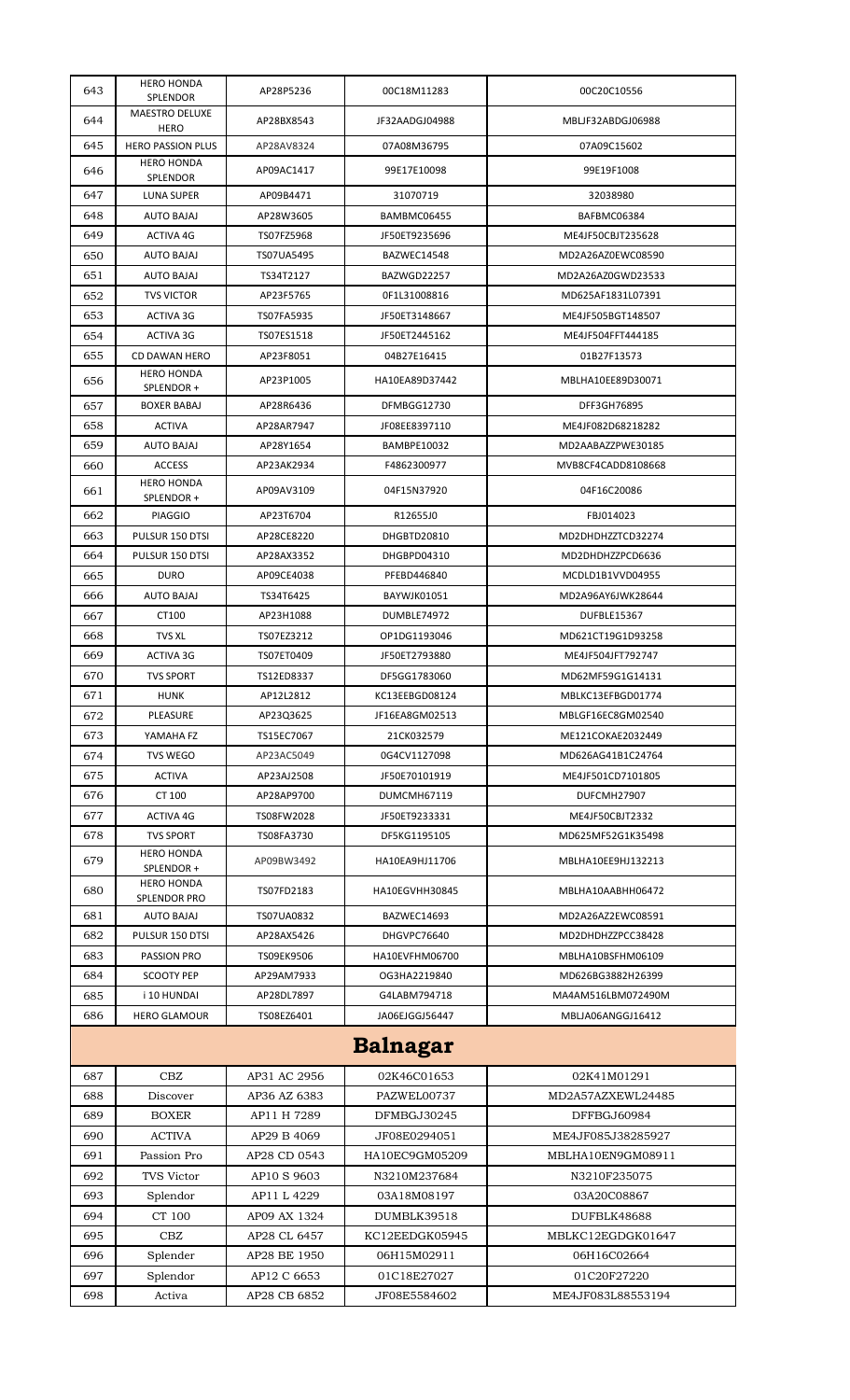| 699 | Pulsar           | AP10 AV 7856 | HA10EFAHG57270  | MBLHA10EZAHH00291  |
|-----|------------------|--------------|-----------------|--------------------|
| 700 | Splendor         | AP28 AA 9689 | 01F18E35039     | 01F20F35275        |
| 701 | Passion          | AP12 D 9664  | 04C08M33191     | 04C09C32409        |
| 702 | Shine            | AP11 S 4263  | JC36E0031203    | ME4JC361G68010502  |
| 703 | Pulsar           | AP28 CB 7156 | DHGBRJ45873     | MD2DHDHZZRCJ44162  |
| 704 | TVS XL           | AP09 DS 2300 | OD1181679803    | MD621BD1581185896  |
| 705 | CBZ              | AP09 BJ 4901 | 07DBMM07077     | 07DBMC06996        |
| 706 | Splendor         | AP09 AQ 4701 | 03C18M14090     | 03C18M14090        |
| 707 | Suzuko           | AP28 CE 1075 | G423136245      | MB8NG49AFA8104141  |
| 708 | Splendor         | AP11 M 2258  | 03H18M12491     | 03H18M12491        |
| 709 | Passion          | AP29 AA 9353 | 07E08M55597     | 07E09C27145        |
| 710 | Passion          | AP28 AY 4501 | 07H05M43131     | 07H05C33196        |
| 711 | Splender Pro     | TS09 EG 8224 | HA10ERFHA44451  | MBLHA10BEFHA00442  |
| 712 | Passion          | AP28 BJ 1634 | 07J05M29366     | 07J09C06740        |
| 713 | <b>TVS XL</b>    | AP23 C 5067  | P1906M135041    | P1906F135435       |
| 714 | Duet             | TS09 FY 5884 |                 |                    |
| 715 | Platina          | AP28 AS 8653 | DUMBNF42353     | MD2DDDZZZNWF26307  |
| 716 | Splendor         | AP28 BA 2735 |                 |                    |
|     |                  |              |                 |                    |
| 717 | Passion          | AP10 R 2939  | 0IL21M13353     | 0IL21C21178        |
| 718 | Activa           | TS12 EH 8386 | JF5BEDET7074376 | ME4JF5BADJTO74352  |
| 719 | Dio              | TS09 EE 7262 | JF39E70277304   | ME4JF392AF7277288  |
| 720 | <b>BOXER</b>     | AP13 A 1564  | M31CK002809     | F31CK002804        |
| 721 | <b>BOXER</b>     | AP09 BE 8802 | DHGBNF65395     | MD2DDDZZZNWF92978  |
| 722 | Glamour          | TS08 EU 9112 | JA06EJG9E12903  | MBLJA06AMG9E12908  |
| 723 | Activa           | AP09 CP 0243 | JF21E9402042    | ME4JF213KC8356450  |
| 724 | Activa           | AP12 G 1995  | JF08E8800997    | ME4JF082D78622163  |
| 725 | Splendor         | AP28 AH 1959 | 02K18E47193     | 02K20F47715        |
| 726 | Chetak           | AP 13 E 7089 | CDEBHE38092     | 06CBHE63847        |
| 727 | Activa           | AP11 AL 3668 | JC44E1325905    | ME4JC448DB8214979  |
| 728 | Pulsar           | AP09 CM 9733 | DJZCCF27130     | MD2A12DZ6CCF31600  |
| 729 | Chetak           | AP24 E 6802  | 35MBFA53305     | 06FBFA14941        |
| 730 | Dream yuga       | TS04 EM 1510 | JC58ET4269386   | ME4JC58AEGT269270  |
| 731 | Shine            | AP28 CB 3141 | JC36E9255552    | ME4JC368J88061113  |
| 732 | Pulsar           | AP13 M 7293  | DHGBPG89713     | MD2DHDHZZPCG50114  |
| 733 | Activa           | TS10 EJ 9330 | JF50EU3377787   | ME4JF505JGU378034  |
| 734 | ${\tt Hunk}$     | AP13 P 0543  | KC13EA8GG02450  | MBLKC13EA8GG02784  |
| 735 | FZ               | TS07 EG 1005 | 21CG040554      | ME121C0GBD2040554  |
| 736 | Pulsar           | AP29 AG 4613 | DHGBRH32652     | MD2DHDHZZRCH30525  |
| 737 | Splendor         | AP09 AB 7409 | 99D17E04787     | 99D19F04916        |
| 738 | Splendor         | TS07 EC 2871 | HA10EJEHD70262  | MBLHA10ALEHD67337  |
| 739 | Activa           | AP28 BT 8963 | JC44E2221366    | ME4JC447HC8109090  |
| 740 | Chetak           | AP28 AD 4973 | CDEBHK57548     | 06CBHK84359        |
| 741 | Shine            | TS07 EC 8141 | JC36E73454535   | ME4JC36JEE7909774  |
| 742 | Victor           | AP09 AY 1718 | OF1A51351612    | MD625AF1551A80232  |
| 743 | Splendor         | AP28 BC 8671 | DHGBMK57113     | MD2DHDHZZMCK19431  |
| 744 | Activa           | TS07 EL 2314 | JF50ET1670730   | ME4JF502MET667113  |
| 745 | Passion Pro      | AP10 BA 1866 | HA10EDCGD10169  | MBLHA10EVCGD00229  |
| 746 | Passion          | AP28 AD 4710 | 02A21M23088     | 02A21C10023        |
| 747 | Meastro          | TS08 FC 7671 | JF33AAH4A01232  | MBLJF33AAH4A01340  |
| 748 | Appache          | TS24 AG 5014 | OE4EA2285475    | MD634KE49A2E753    |
| 749 | Discover         | AP36 P 4229  | DSGBMM89828     | MD2DSDSZZMCM13064  |
| 750 | Passion          | AP09 BL 1875 | 07H05M49626     | 07H05C38199        |
| 751 | Discover         | TS09 ED 2270 | PAZWEL04062     | MD2A57AZ0EWL27234  |
| 752 |                  | AP28 DT 2945 | 0G3DD2010408    | MD626DG37D2D22087  |
| 753 | Scooty<br>CT 100 | AP09 AZ 0592 | DUMBMB64669     | DUFBMB18926        |
|     |                  |              |                 |                    |
| 754 | Graziya          | TS08 FW 7752 | JF49EU303842    | ME4JF498AJUU018099 |
| 755 | Splendor         | AP09 AK 8996 | 01J18E12970     | 01J20F14017        |
| 756 | Passion          | AP09 BP 0175 | HA10EB8CC08158  | MBLHA10EL8GC07349  |
| 757 | Yamaha           | AP24 AL 9184 | 35B4026624      | ME135B046B2026612  |
| 758 | Scooty           | AP09 BQ 3934 | OG3F82625331    | MD626BG3682F24624  |
| 759 | Pulsar           | AP28 BL 2658 | DHGBSF88010     | MD2DHDHZZSCF95343  |
| 760 | Activa           | TS08 EP 7760 | JF49E-8-1026964 | ME4JF493GF8021322  |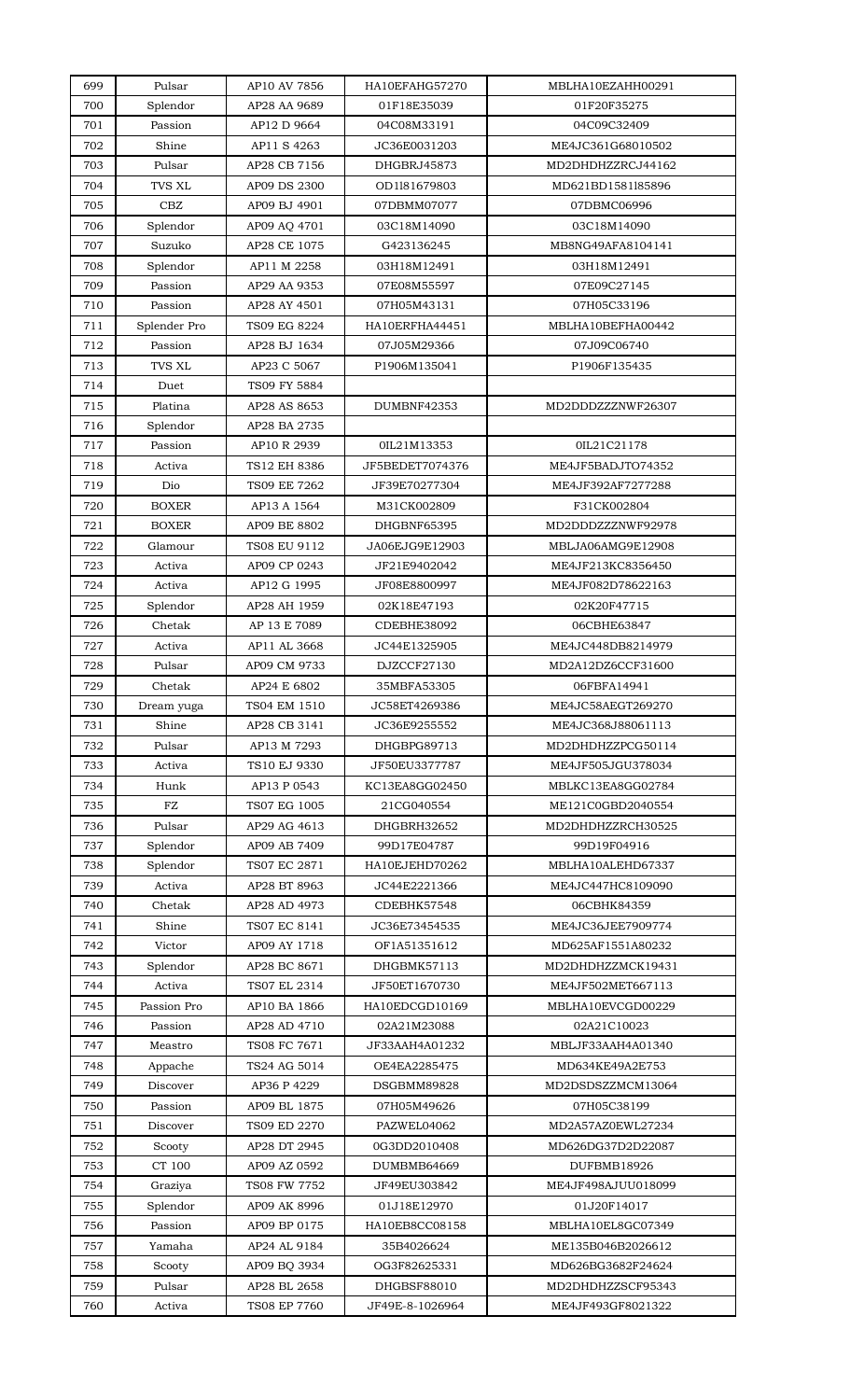| 761        | Activa               | AP28 AX 6400                | JF08E5052683                | ME4JF083K78021147           |
|------------|----------------------|-----------------------------|-----------------------------|-----------------------------|
| 762        | Passion Pro          | AP13 AA 9641                | HA10EDBGK21031              | MBLHA10EWBGK42095           |
| 763        | Scooty               | AP10 AK 9912                | OG3C72342435                | MD626BG3572C41419           |
| 764        | Splendor             | AP20 AR 0545                | PAZWDK10638                 | MD2A51BZ1DWK10501           |
| 765        | Chetak               | AP09 AG 2873                | CDEBGC31234                 | 35CBGC65168                 |
| 766        | Activa               | AP10 CB 9881                | JF50ET0194533               | ME4JF501MDFJ9311            |
| 767        | Activa               | TS13 EE 7844                | JF50ET2228970               | ME4JF504DFT228092           |
| 768        | Splendor             | AP10 B 3491                 | E06CD188269                 | C06CE204143                 |
| 769        | CBZ                  | AP28 CG 8046                | KC12EDBGK06041              | MBLKC12EFBGK04360           |
|            |                      | TS08 ER 5190                |                             | MD626BG41F1L30432           |
| 770        | Jupiter              |                             | BG4LF1730679                |                             |
| 771        | Glamour              | AP20 M 6085                 | 07BASM04967                 | 07BAWC05165                 |
| 772        | Tvs xl               | AP09 BD 5109                | OD1E61709374                | MD621AD1161E45909           |
| 773        | Kawasaki             | AP10 AB 7137                | DDMBKF03311                 | DDFBKF02616                 |
| 774        | Pulsar               | AP10AL 7245                 | JCGBPD13147                 | MD2DHJCZZPCD13337           |
| 775        | Activa               | AP09 AT 0465                | JF08E0338764                | ME4JF085L38330013           |
| 776        | Kinetic              | AP10 L 8074                 | <b>NIE OK 906905</b>        | NIF OK 902319               |
| 777        | Kinetic bees         | AP10 S 2792                 | DF51006999                  | DF51004541                  |
| 778        | Pulsar               | AP28BY8098                  | DJZCDK63784                 | MD2A12DZ1DCK63523           |
| 779        | Pulsar               | AP09 AY 1859                | DHGBLM73997                 | DHVBLM75128                 |
| 780        | Pulsar               | AP29 AM 6663                | DHGBTD05922                 | MD2DHDHZZTCD16417           |
| 781        | Duet                 | TS30 3575                   | JF33AAFGL08321              | MBLJF16ETFGL04735           |
| 782        | Splendor             | AP09 AN 6706                | 02G18E30999                 | 02G20F31511                 |
| 783        | Shine                | AP10 BE 6211                | JC36E77785320               | ME4JC36JGD7520183           |
| 784        | Splendor             | AP28 BR 7591                | HA10EFCHA58797              | MBLHA10EYCHA61314           |
| 785        | Shine                | AP36 R 5548                 | 07E08M34357                 | 07E09C04662                 |
| 786        | CBZ                  | AP16 BD 9154                | KC12EB9GC06246              | MBLKC12EC9GC06576           |
| 787        | Meastro              | TS07 EB 5843                | JF32AAEGD26227              | JF32AAEGD26227              |
| 788        | Glamour              | TS01 EB 6251                | JA06EJE9D05772              | MBLJA06AGE9D05277           |
| 789        | Phonix               | TS06 EB 1153                | CF4KD1021612                | MD625SF43D1K21763           |
| 790        | Scooty               | AP09 BD 6240                | OG3E62156953                | MD626BG3062E57614           |
| 791        | Auto                 | AP28 TC 1325                | BAMBTG21173                 | MD2AABAZZTWG21092           |
|            |                      |                             |                             |                             |
| 792<br>793 | Splendor<br>Splendor | AP10 N 3056<br>AP28 AA 1947 | 00A17M 13844<br>00M18M13813 | 00A19C 13035<br>00M20C23658 |
|            |                      |                             |                             |                             |
| 794        | <b>TVS XL</b>        | AP10 AL 0042                | OD1D71014266                | MD621BD1671D35140           |
| 795        | Passion              | AP07 AD 5997                | 07F05M44601                 | 07F05C34571                 |
| 796        | Discover             | AP28 BW 7740                | PAZWDC67013                 | MD2A51BZ3DWC26864           |
| 797        | CBZ                  | AP28 AB 3987                | 01C41M01655                 | 01C46C01098                 |
| 798        | Activa               | AP13 R 7439                 | JC44E0749821                | ME4JC446FA8305905           |
| 799        | Chetak               | AP28L5363                   | 35MBEL98217                 | 06CBEL97235                 |
| 800        | Pulsar               | AP28 CD 9808                | DHGBTC58621                 | MD2DHDHZZTCC69227           |
| 801        | Pulsar               | AP09 BR 9593                | DHGBRF93988                 | MD2DHDHZZRCF92505           |
| 802        | Activa               | AP11 AM 3846                | JC44E1631729                | ME4JC448JB8520965           |
| 803        | Pulsar               | AP29 J 8310                 | DHGBMG72701                 | DHVBMG74130                 |
| 804        | Activa               | AP09 BJ 6763                | JF08E8754786                | ME4JF082C78576057           |
| 805        | Activa               | TS07 ER 6967                | JF50ET2622884               | ME4JF504HFT623731           |
| 806        | Splendor             | AP30 S 2971                 | HA10EJDHJ34387              | MBLHA10ALDHJ46340           |
| 807        | Auto                 | AP28 TA 0051                | W7G0039665                  | BJG553134                   |
| 808        | Pulsar               | AP24 AD 4989                | DHGBSF83155                 | MD2DHDHZZSCF90138           |
| 809        | Passion Pro          | AP28 BX 2250                | HA10ENDHJ15574              | MBLHA10AVDHJ00407           |
| 810        | Splendor             | AP29 R 2147                 | 06L15E31574                 | 06L16F39946                 |
| 811        | Splendor             | AP28 CG 7829                | HA10EFB9L15856              | MBLHA10EYB9L08026           |
| 812        | Passion              | AP09 BN 9791                | 07F05M17048                 | 07F05C18255                 |
| 813        | Dream yuga           | AP10 BF 9439                | JC58ET3081965               | ME4JC586JDT070555           |
| 814        | Unicorn              | TS08 EB 0825                | KC09E86743314               | ME4KC09CEE8732946           |
| 815        | Twister              | AP10 AY 4769                | JC47E0156407                | ME4JC474AB8056096           |
| 816        | MC                   | AP09 AK 2903                | JC08E0000922                | ME4JF08F18000936            |
| 817        | Splendor             | AP11 K 5134                 | 02F18E04314                 | 02F20F05291                 |
|            |                      |                             | 02L25E02033                 |                             |
| 818        | Dawn                 | AP09 AR 3750                |                             | 22L2cf02104                 |
| 819        | Splender             | AP28 AF 4976                | 02G18M00402                 | 02G20C00200                 |
| 820        | Scooty               | AP29 AK 5082                | OG3H92922993                | MD626BG3X92H50344           |
| 821        | Access               | AP28CD3707                  | F486-328244                 | M8CFCABA8328143             |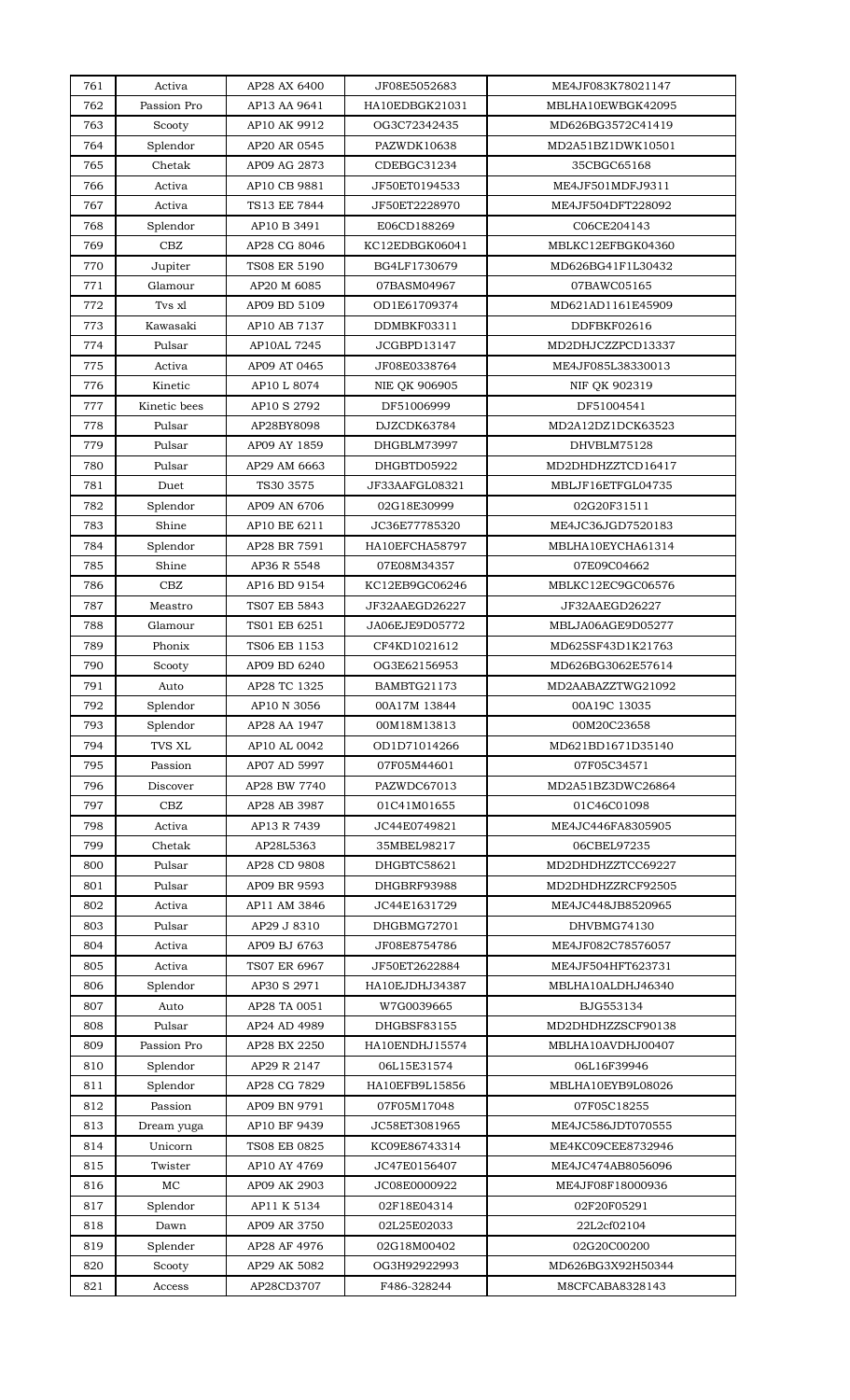| 822 | Tvs Sports        | AP31BA3711    | CF5B91207827    | MD625MF5091B10554 |
|-----|-------------------|---------------|-----------------|-------------------|
| 823 | Tvs xl            | AP09BZ6865    | ODICC1928835    | MB621BD12C1C86660 |
| 824 | Passion           | AP11N8742     | 04K08M37320     | 04K09C37107       |
| 825 | CBZ               | AP24R9184     | O7HBMM02682     | O7HBMCO2888       |
| 826 | <b>AUTO</b>       | AP11H9272     | AEMBRM69812     | MD2AA24ZZRWM46012 |
| 827 | <b>DIO</b>        | AP09CU1187    | JF39E70046129   | ME4JF392KD7046077 |
| 828 | <b>LML</b>        | AP09D9910     | CN808144        | CH808807          |
| 829 | Splendor          | AP28 BN 7031  | HA10EAAHC77586  | MBLHA10EEAHC38346 |
| 830 | Stunner           | AP28 CB 6036  | JC40E9000584    | ME4JC402F88000513 |
| 831 | <b>CBZ</b>        | AP28 DD 6361  | KC12EB9GJ08479  | MBLKC12EC9GJ08629 |
| 832 | Unicorn           | AP09 BS 5932  | KC09E4101563    | ME4KC097K88008593 |
| 833 | Glamour           | TS07 EG 7886  | JA06EJF9B12484  | MBLJA06AMF9B12325 |
| 834 | Discover          | AP28 AS 8067  | DSGBND32871     | MD2DSDSZZNCD54425 |
| 835 | Passion           | AP09 FTR 8522 |                 |                   |
| 836 | Shine             | AP28 BV 7413  | JC58E1149546    | ME4JC583MC8150409 |
| 837 | Activa            | AP09 AX 0885  | JF08E0647114    | ME4JF085M48629044 |
| 838 | Discover          | AP28 BM 7692  | JBMBTD57206     | MD2DSPAZZTWD37312 |
| 839 | Pulsar            | AP11 M 6343   | DHGBKJ60321     | DHVBKJ61102       |
| 840 | Wego              | AP10 AY 2779  | OG4FB1179973    | MD626AG40B1F76380 |
| 841 | <b>TVS VICTOR</b> | AP09 AN 9215  | E3208M410938    | 9208F356258       |
| 842 | Splendor          | AP28 AB 2056  | 01G18E23566     | 01G20F22715       |
| 843 | Splendor          | AP28 DB 3458  | HA10EA8HL29892  | MBLHA10EE8HL16507 |
| 844 | Pulsar            | AP28 AP 3881  | DHGBMG88147     | DHVBMG89184       |
| 845 | Splender          | AP10 AB 9716  | 03L18E08123     | 03L20F07761       |
| 846 | Auto              | TS07 UA 9766  | BAZWFG24409     | MD2A26AZ4FWG25549 |
| 847 | Dream             | AP28 BW 0040  | JC58E81284947   | ME4JC583DD8286363 |
| 848 | Splendor          | AP28 BT 4615  | HA10EFBHL12221  | MBLHA10EYBHL00834 |
| 849 | Passion Plus      | AP28 AY 1263  | 07L05M04246     | 07L09C15151       |
| 850 | Splender          | AP28 AR 1643  | 06B29E11397     | 06B29F09197       |
| 851 | Auto              | AP13 X 8424   | AEMBMF60612     | 24FBMF56307       |
| 852 | Splender          | TS08 FA 2860  | E038890         | MEEHSRAWEG7005857 |
| 853 | Auto              | TS06 UB 3653  | BAZWGM09187     | MD2A26AZ2GWM10539 |
| 854 | Platina           | AP28 BG 3691  | DUMBPG06160     | MD2DDDZZZPWF41529 |
| 855 | Splender          | AP28 AF 3748  | 02G18E06624     | 02G20F08399       |
| 856 | Boxer             | AP28 AH 2767  | DFMBJJ72278     | DFFBJJ02897       |
| 857 | Passion           | AP09 AL 0134  | 01H21M24595     | 01H21C25473       |
| 858 | Shine             | AP28 BU 9724  | JC36E7402333    | ME4JC36JMC7262908 |
| 859 | FZ                | AP28 CC 8917  | 21C1073267      | ME121C01X92073261 |
| 860 | Auto              | AP28 TC 3674  | BAMBTM37525     | MD2AABAZZTWM80042 |
| 861 | Passion plus      | AP10 AC 3586  | 04A08M47479     | 04A09C46915       |
| 862 | Pulsar            | AP28 BL 0524  | DJGBSE79214     | MD2DHDJZZSCE63323 |
| 863 | <b>TVS XL</b>     | AP28 AT 0870  | OD1D61663477    | MD621AD1561D26826 |
| 864 | Boxer             | AP12 C 9654   | DFMBHJ94839     | DFFBHJ45523       |
| 865 | Uicorn            | AP12 E 5053   | KC09E0039709    | ME4KC094B58039638 |
| 866 | CBZ               | AP31 BF 8063  | KC12EBAGC14382  | MBLKC12ECAGC16329 |
| 867 | Activa            | TS08 EP 4053  | JF50E-T-2968520 | ME4JF504LFT967480 |
| 868 | Pulsar            | AP22 J 5789   | DJGBPE91624     | MD2DHDJZZPCE35046 |
| 869 | Splender          | AP29 F 0569   | 04J15E09960     | 04J16F10245       |
| 870 | Activa            | AP28 BG 1924  | JF08E8917819    | ME4JF082G78738996 |
| 871 | Splender          | AP28 AM 0645  | 04F15E38521     | 04F16F39197       |
| 872 | Auto              | TS15 UA 8278  | BAZWFJ33189     | MD2A26AZ4GWK00931 |
| 873 | Wego              | AP09 CJ 2573  | HA11EDC9A05096  | MBLHA11EPC9A03149 |
| 874 | Splendor          | AP09 CN 2990  | HA10ENCGF21988  | MBLHA10AVCGF00765 |
| 875 | Pulsar            | AP09 BJ 3467  | DHGBPB55482     | MD2DHDHZZPCB17654 |
| 876 | Unicorn           | AP28 CC 9591  | KC09E1114964    | ME4KC093M98113304 |
| 877 | Yamaha            | AP28 BD 9232  | 5KA6081361      | 06G5KA6081361     |
| 878 | TVS Star City     | AP29 K 6413   | AF5N51086583    | MD625KF5X52N03547 |
| 879 | R <sub>15</sub>   | AP10 BC 4676  | 45S9021895      | ME145S099C2022021 |
| 880 | TVS XL            | AP09 CV 9659  | 0D1BE1383244    | MD621BD16E3B54069 |
| 881 | Chetak            | AP10 S 8450   | CDEBJF71637     | 06CBJF99111       |